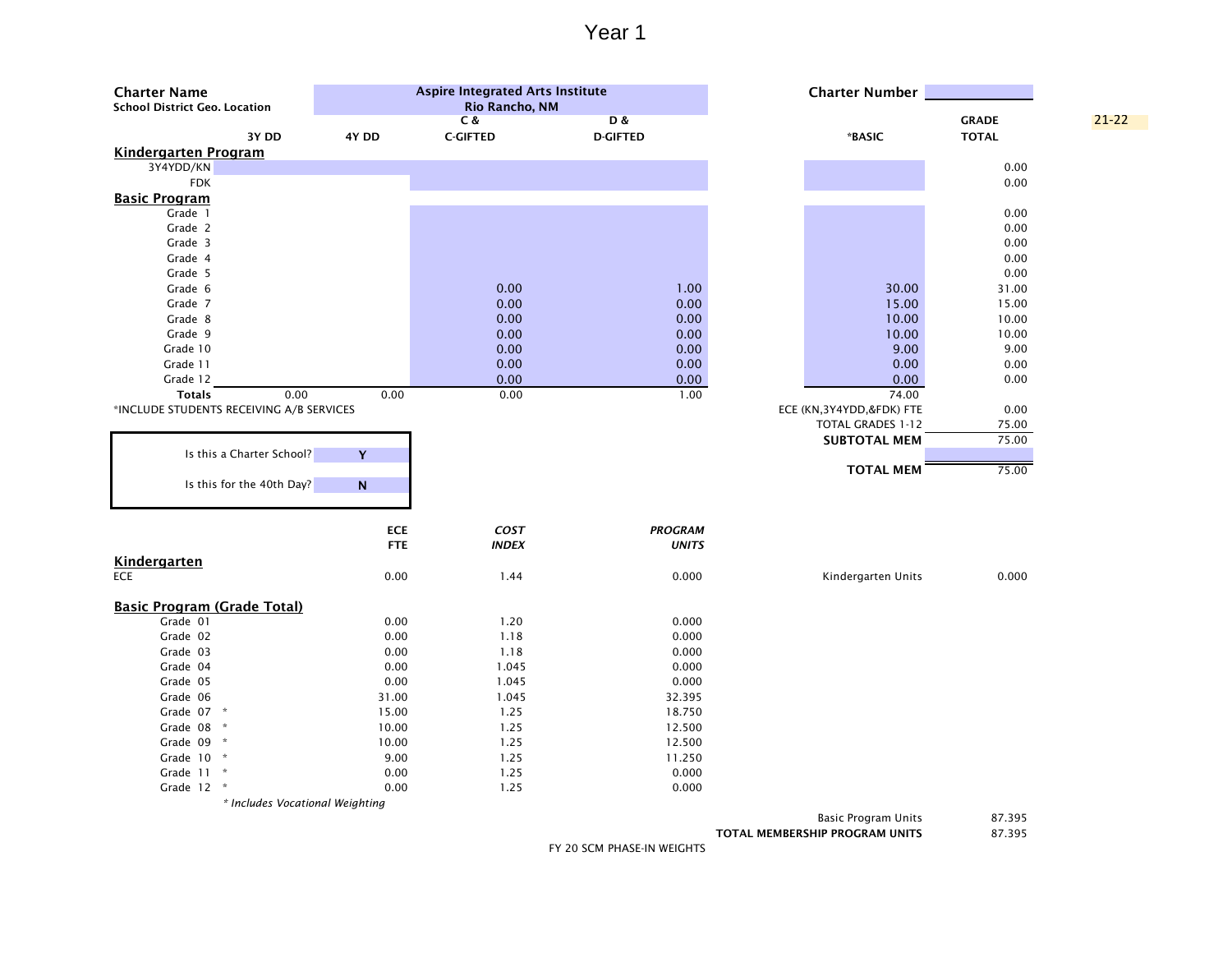|                                         |                                                               |                    |                                                                         | 0.25  | T & E Index<br><b>TCI Index</b>                |                                      | 1.120          |
|-----------------------------------------|---------------------------------------------------------------|--------------------|-------------------------------------------------------------------------|-------|------------------------------------------------|--------------------------------------|----------------|
|                                         |                                                               |                    |                                                                         | 0.75  | <b>STAFFING COST MULTIPLIER (SCM)</b>          |                                      | 1.000<br>1.030 |
| <b>Special Education</b>                |                                                               | МЕМ                | Factor                                                                  |       | ADJUSTED BASIC PROGRAM UNITS                   |                                      | 90.017         |
|                                         | C & C-Gifted                                                  | 0.00               | 1.00                                                                    | 0.000 |                                                |                                      |                |
|                                         | D & D-Gifted                                                  | 1.00               | 2.00                                                                    | 2.000 |                                                |                                      |                |
|                                         | 3 & 4 Yr. DD                                                  |                    | 2.00                                                                    | 0.000 |                                                |                                      |                |
|                                         |                                                               |                    |                                                                         |       |                                                |                                      |                |
|                                         | A/B MEM (Reg/Gft & Inc 3Y&4Y-12th)                            | 12.00              | 0.70                                                                    |       | 8.400 Special Ed. Units                        | 10.400                               |                |
|                                         | Adjusted Ancillary FTE                                        |                    | 25.00                                                                   |       | Ancillary FTE Units                            | 0.000                                |                |
|                                         |                                                               |                    | <b>Elementary Fine Arts Program (including New Program Projections)</b> |       |                                                | <b>Total Special Education Units</b> | 10.400         |
|                                         | МЕМ                                                           |                    | Factor                                                                  |       |                                                |                                      |                |
|                                         |                                                               |                    | 0.0500                                                                  |       |                                                | Fine Arts Program Units              | 0.000          |
|                                         |                                                               |                    |                                                                         |       |                                                |                                      |                |
|                                         | <b>Bilingual Program (including New Program Projections)</b>  |                    |                                                                         |       |                                                |                                      |                |
| <b>HOURS</b>                            | <b>MEM</b>                                                    | <b>FTE</b>         | Factor                                                                  |       |                                                |                                      |                |
|                                         |                                                               | 0.00               |                                                                         |       |                                                |                                      |                |
| $\overline{c}$                          |                                                               | 0.00               |                                                                         |       |                                                |                                      |                |
| 3                                       | 3.00                                                          | 1.50               |                                                                         |       |                                                |                                      |                |
| <b>Total Bilingual</b>                  | 3.00                                                          | 1.50               | 0.500                                                                   |       |                                                | <b>Bilingual Units</b>               | 0.750          |
|                                         | (May not total more than the no. of students in grades K-12.) |                    |                                                                         |       |                                                |                                      |                |
|                                         |                                                               |                    |                                                                         |       |                                                |                                      |                |
| <b>Elementary P.E. Program</b>          | <b>MEM</b>                                                    |                    | Factor                                                                  |       |                                                |                                      |                |
|                                         |                                                               |                    | 0.060                                                                   |       |                                                | Elementary P.E. Units                | 0.000          |
|                                         |                                                               |                    |                                                                         |       |                                                |                                      |                |
|                                         | <b>National Board Certified Teachers</b>                      |                    |                                                                         |       |                                                |                                      |                |
|                                         | FTE:                                                          |                    | Factor                                                                  |       |                                                |                                      |                |
|                                         | 0.00                                                          |                    | 1.500                                                                   |       | National Board Certified Teachers Units:       |                                      | 0.000          |
|                                         |                                                               |                    |                                                                         |       |                                                |                                      |                |
| <b>Size Adjustment Units</b>            |                                                               |                    |                                                                         |       |                                                |                                      |                |
|                                         |                                                               |                    |                                                                         |       | Charter Schools not eligible for District Size |                                      |                |
|                                         |                                                               | <b>UNITS</b>       | <b>FY20 PHASE-OUT</b>                                                   |       |                                                |                                      |                |
|                                         | Elementary/Mid/Jr. High<br>Senior High                        | 0.000              | 0.40                                                                    |       |                                                | School Size Adjustment Units         | 38.598         |
| Geographic School District Location MEM |                                                               | 96.496<br>17020.25 |                                                                         |       | Charter Schools not eligible for District Size |                                      |                |
|                                         | District Size(<4,000)                                         | 11.039             |                                                                         |       | District Size <4,000 Adjustment Units          |                                      | 11.039         |
|                                         |                                                               |                    |                                                                         |       | Charter Schools not eligible for District Size |                                      | (11.039)       |
|                                         |                                                               |                    |                                                                         |       |                                                |                                      |                |
|                                         | District Size(<200)                                           | 75.000             |                                                                         |       | District Size <200 Adjustment Units            |                                      | 75.000         |
|                                         |                                                               |                    |                                                                         |       |                                                |                                      | (75.000)       |
|                                         | Rural Population Program Units                                | 0.000              |                                                                         |       | Rural Population Program Units                 |                                      | 0.000          |
|                                         |                                                               |                    |                                                                         |       |                                                |                                      |                |
|                                         |                                                               |                    |                                                                         |       | New District Adjustment Units                  |                                      | 0.000          |
| <b>At-Risk Units</b>                    | At-risk index                                                 | MEM                |                                                                         |       |                                                |                                      |                |
| 2019-2020:                              | 0.111                                                         | 75.00              |                                                                         |       |                                                | At Risk Units                        | 8.325          |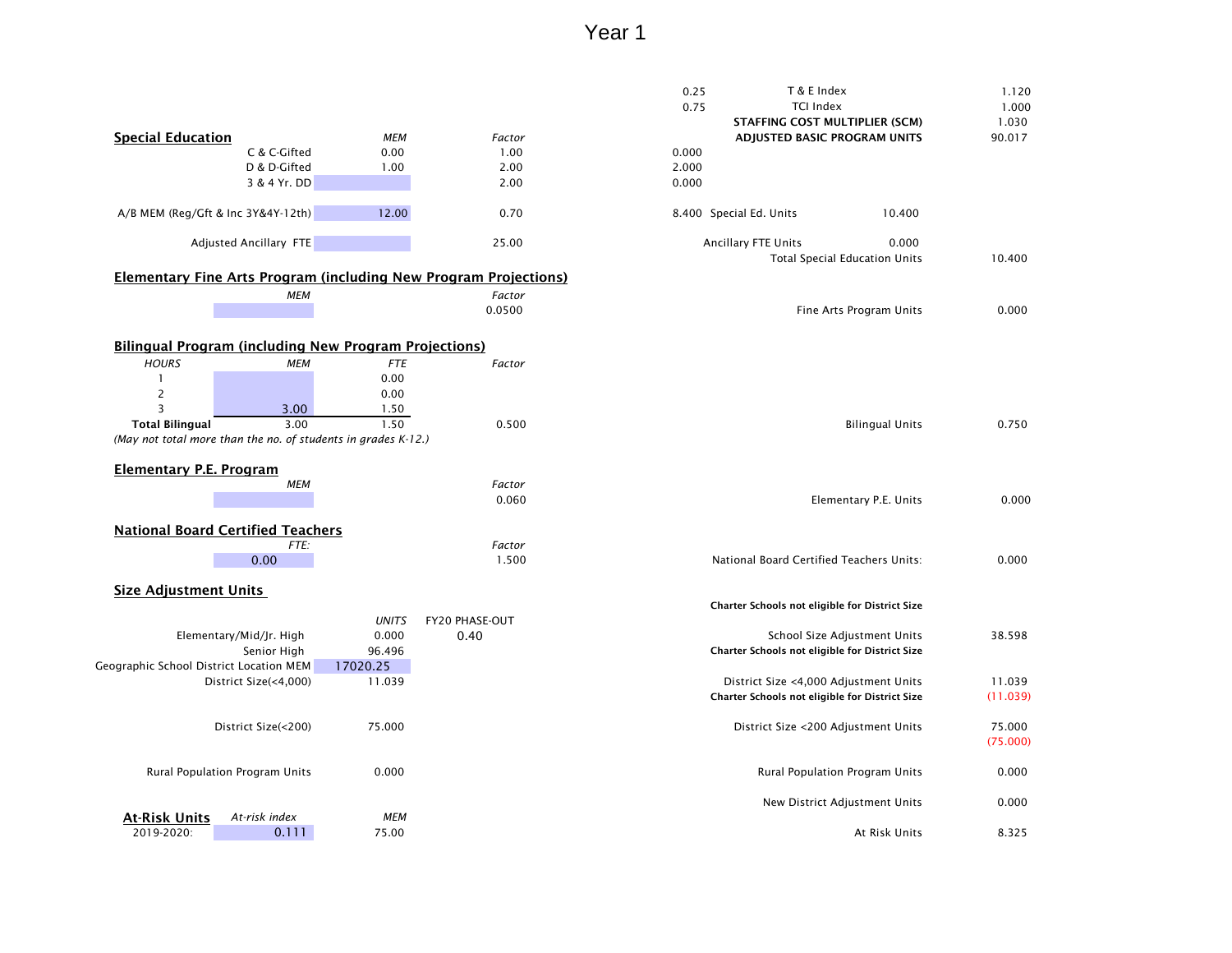|                              | <b>Charter Schools Student Activities</b>                               |              |                 | <b>Growth Units</b>                                                                                                                                                  | 48.500        |
|------------------------------|-------------------------------------------------------------------------|--------------|-----------------|----------------------------------------------------------------------------------------------------------------------------------------------------------------------|---------------|
| (Districts Only)             | MEM                                                                     |              | Factor          |                                                                                                                                                                      |               |
|                              |                                                                         |              | 0.100           | Charter Schools Student Activities Units                                                                                                                             | 0.000         |
|                              |                                                                         |              |                 | (Charters not eligible for CS Student Activities)                                                                                                                    | 0.000         |
|                              | <b>Home School Student Activities</b>                                   |              |                 |                                                                                                                                                                      |               |
| (Districts Only)             | <b>MEM</b>                                                              |              | Factor          |                                                                                                                                                                      |               |
|                              |                                                                         |              | 0.100           | Home School Student Activities Units                                                                                                                                 | 0.000         |
|                              |                                                                         |              |                 | (Charters not eligible for Home School Student Activities)                                                                                                           | 0.000         |
|                              |                                                                         |              |                 |                                                                                                                                                                      |               |
|                              | <b>Home School Student Program Units</b>                                |              |                 |                                                                                                                                                                      | 0.000         |
| (Districts Only)             | # of Students                                                           | # of Classes | Factor<br>0.250 | Home School Student Program Units                                                                                                                                    |               |
|                              |                                                                         |              |                 | (Charters not eligible for Home School Student Activities)                                                                                                           |               |
|                              |                                                                         |              |                 | (Charters not eligible for Home School Student Activities)                                                                                                           |               |
|                              | <b>MEM</b>                                                              |              | Factor          | <b>Extended Learning Time Program Units (Projected - Adjusted at First Reporting Period)</b>                                                                         |               |
|                              |                                                                         |              | 0.110           |                                                                                                                                                                      | 0.000         |
|                              |                                                                         |              |                 | Extended Learning Time Program Units<br>(NOTE: FOR FY20, UNITS GENERATED ARE BASED ON PROJECTIONS, MUST NOT EXCEED APPROPRIATIONS AND THEREFORE UNITS MAY BE CAPPED) |               |
|                              |                                                                         |              |                 |                                                                                                                                                                      |               |
|                              | K-5 Plus Program Units (Projected - Adjusted at First Reporting Period) |              |                 |                                                                                                                                                                      |               |
|                              | <b>MEM</b>                                                              |              | Factor          |                                                                                                                                                                      |               |
| K-5 Plus MEM                 | 0.00                                                                    |              | 0.300           | K-5 Plus Program Units                                                                                                                                               | 0.000         |
|                              |                                                                         |              |                 | (NOTE: FOR FY20, UNITS GENERATED ARE BASED ON PROJECTIONS, MUST NOT EXCEED APPROPRIATIONS AND THEREFORE UNITS MAY BE CAPPED)                                         |               |
|                              |                                                                         |              |                 |                                                                                                                                                                      |               |
|                              |                                                                         |              |                 | <b>TOTAL PROGRAM UNITS</b>                                                                                                                                           | 196.590       |
|                              |                                                                         |              |                 |                                                                                                                                                                      |               |
|                              |                                                                         |              |                 | Save Harmless Units                                                                                                                                                  | 0.000         |
|                              |                                                                         |              |                 |                                                                                                                                                                      |               |
|                              | <b>GROWTH &amp; SAVE HARMLESS CALCULATION DATA</b>                      |              |                 |                                                                                                                                                                      |               |
|                              |                                                                         |              |                 |                                                                                                                                                                      |               |
| 2018-19 Actual 40th Day MEM: |                                                                         |              | 75.00           | <b>GRAND TOTAL UNITS</b>                                                                                                                                             | 196.590       |
|                              | (Enter the District Mem EXCLUDING Charter Mem)                          |              |                 |                                                                                                                                                                      |               |
|                              |                                                                         |              |                 | $\times$ Unit Value \$                                                                                                                                               | 4,565.41      |
| 2019-20 Projected MEM:       |                                                                         |              | 100.00          |                                                                                                                                                                      |               |
|                              | (Enter the District Mem EXCLUDING Charter Mem)                          |              |                 |                                                                                                                                                                      |               |
|                              |                                                                         |              |                 | <b>PROGRAM COST \$</b>                                                                                                                                               | 897,515.09    |
| 2019-2020 Actual 40th MEM    |                                                                         |              |                 | <b>CHARTER SCHOOL ADMIN. WITHHOLDING</b>                                                                                                                             | (\$17,950.30) |
|                              | (Enter the District Mem EXCLUDING Charter Mem)                          |              |                 | <b>Non-categorical Revenue Credits:</b>                                                                                                                              |               |
|                              |                                                                         |              |                 | Tax Levy (41110, 41113, 41114)                                                                                                                                       |               |
|                              |                                                                         |              |                 | Federal Impact Aid (44103)                                                                                                                                           |               |
|                              |                                                                         |              |                 | Federal Forest Reserve (44204)                                                                                                                                       |               |
| Save-Harmless Data           |                                                                         |              |                 | <b>Total Non-Cat Rev Credits</b><br>\$0.00                                                                                                                           |               |
|                              | 2019-2020 40th Day TOTAL PROGRAM UNITS                                  |              |                 |                                                                                                                                                                      |               |
|                              |                                                                         |              |                 |                                                                                                                                                                      |               |
| Growth Data                  | (Not Grand Total Program Units)                                         |              |                 | Less: 75% of Non-Categorical Revenue Credits \$                                                                                                                      |               |
|                              |                                                                         |              |                 |                                                                                                                                                                      |               |
|                              | 2019-20 Operating Budget Calculation                                    |              |                 | 48.500 Other Credits/Adjustments:                                                                                                                                    |               |
|                              | Op-Bud takes 18-19 40 Day compared to 19-20 Mem Proj. FTE               |              |                 | Energy Efficiency Renewable Bonds                                                                                                                                    |               |
| 40th Day Calculation         |                                                                         |              | 0.000           |                                                                                                                                                                      |               |
|                              | Takes Prior Year 40th-Day and compares to Current Year 40th-Day         |              |                 | Total Other Credits<br>\$0.00                                                                                                                                        |               |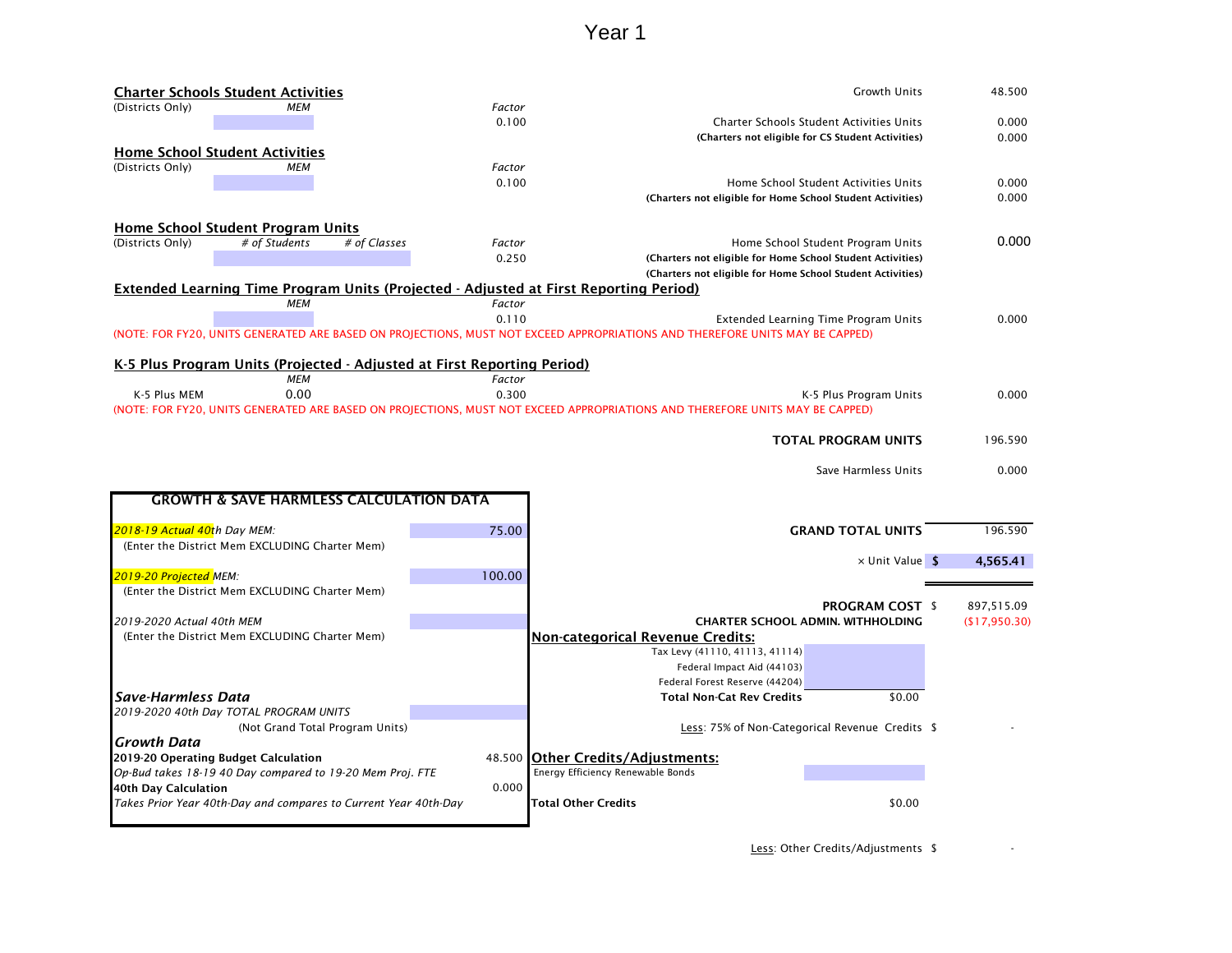#### STATE EQUALIZATION GUARANTEE **\$879,564.79**

#### PED 910B-5

#### **1.** ELEMENTARY/MIDDLE SCHOOL/JUNIOR HIGH

List each school with a projected MEM (Basic 1-9 and Operational Fund Early Childhood FTE EXCLUDING SPECIAL ED.) of less than 200. Schools geographically located in a School District with less than 2,000 MEM  $(200 - \text{MEM}) \times (1.0 \times \text{MEM}) = 11 \text{NITS}$ 

| SCHOOLS geographically located in a School District with less than 2,000 MEM |  |             |               | $(200 - MEW)/200 \times (1.0 \times WEW) = UNIIS$                                      |                                                  |              |
|------------------------------------------------------------------------------|--|-------------|---------------|----------------------------------------------------------------------------------------|--------------------------------------------------|--------------|
| Schools geographically located in a School District with more than 2,000 MEM |  |             |               | $(((200 - \text{MEM})/200) \times (1.0 \times \text{MEM})) \times 0.80 = \text{UNITS}$ |                                                  |              |
| <i><b>SCHOOL NAME</b></i>                                                    |  | <b>CODE</b> | <b>GRADES</b> |                                                                                        | МЕМ                                              | <b>UNITS</b> |
|                                                                              |  |             |               |                                                                                        |                                                  | 0.000        |
|                                                                              |  |             |               |                                                                                        |                                                  | 0.000        |
|                                                                              |  |             |               |                                                                                        |                                                  | 0.000        |
|                                                                              |  |             |               |                                                                                        |                                                  | 0.000        |
|                                                                              |  |             |               |                                                                                        |                                                  | 0.000        |
|                                                                              |  |             |               |                                                                                        |                                                  | 0.000        |
|                                                                              |  |             |               |                                                                                        | TOTAL ELEMENTARY/MIDDLE SCHOOL/JUNIOR HIGH UNITS | 0.000        |

#### **2.** SENIOR HIGH SCHOOL

List each school with a projected MEM *(Basic 7-12 EXCLUDING SP. ED.)* of less than 400*(program units will be computed using the formula which yields the most units):* 

Schools geographically located in a School District with less than 2,000 MEM

 $((200 - MEM)/200) \times (2.0 \times MEM) = UNITS$  *or*  $((400 - MEM)/400) \times (1.6 \times MEM) = UNITS$ 

Schools geographically located in a School District with more than 2,000 MEM

(((200 – MEM)/200) × (2.0 × MEM)) × 0.80 = UNITS *or* (((400 – MEM)/400) × (1.6 × MEM)) × 0.80 = UNITS *CODE GRADES MEM UNITS* 6-12 74.00 96.496 0.000 0.000 0.000 0.000 0.000 TOTAL SENIOR HIGH SCHOOL UNITS 96.496 **3.** NEW DISTRICT ADJUSTMENT If district is eligible, enter YES in the appropriate box. *YES? UNITS* a. NEWLY CREATED SCHOOL DISTRICT And the control of the control of the control of the control of the control of the control of the control of the control of the control of the control of the control of the control of the c (MEM for current year)  $\times$  .147 = UNITS b. DISTRICT WHOSE MEMBERSHIP DECREASES AS A RESULT OF A NEWLY CREATED DISTRICT *(MEM for prior year – MEM for current year) × .17 = UNITS* 0.000 **4.** RURAL POPULATION *SCHOOL NAME* AVIX Integrated Arts Institute Based on district MEM (Basic 1-12, Special Education C and D, Non-Profit and Operational Fund Childhood FTE) a district is eligible for units as follows:

| RURAL POPULATION FORMULA                                             | <b>FY20 COST DIFFERNTIAL</b> | <b>ELIGIBLE</b> | <b>KUKAL FUFULATIUN</b><br><b>DDODODTION</b> | <b>UNITS</b> |
|----------------------------------------------------------------------|------------------------------|-----------------|----------------------------------------------|--------------|
| (MEM) $\times$ (Rural Population Proportion) $\times$ (0.03) = UNITS | 0.03                         |                 | 0.017                                        | 0.000        |
|                                                                      |                              |                 | <i><u><b>IFIEUSE ETILET US</b></u></i>       |              |
|                                                                      |                              |                 | docimal to thron                             |              |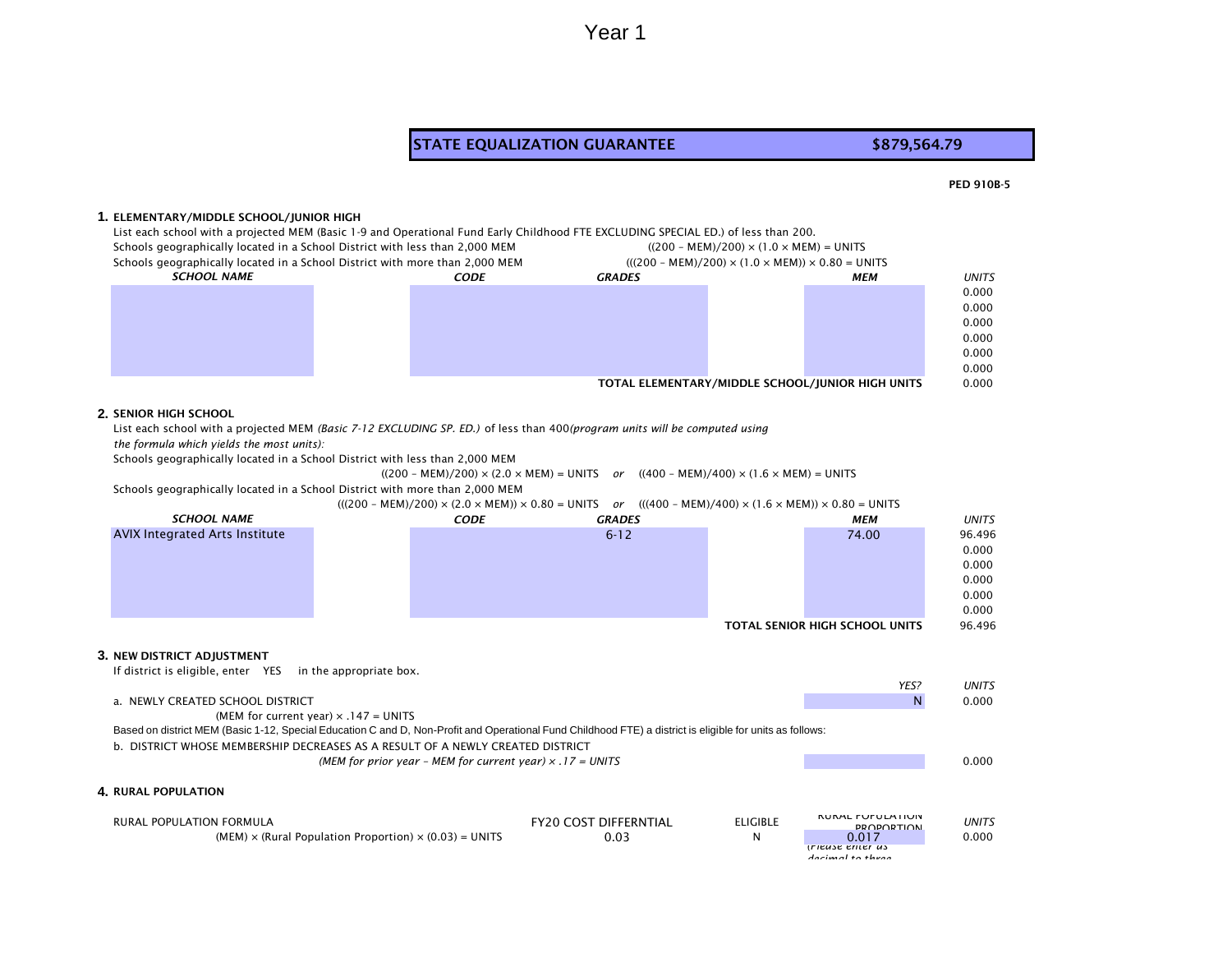#### **5.** K-5 PLUS PROGRAM (NOTE: FOR FY20, PROJECTED UNITS GENERATED MUST NOT EXCEED APPROPRIATIONS AND THEREFORE UNITS MAY BE CAPPED)

List each school with a department approved K-5 Plus Program

 $(MEM) \times (0.3) = UNITS$ 

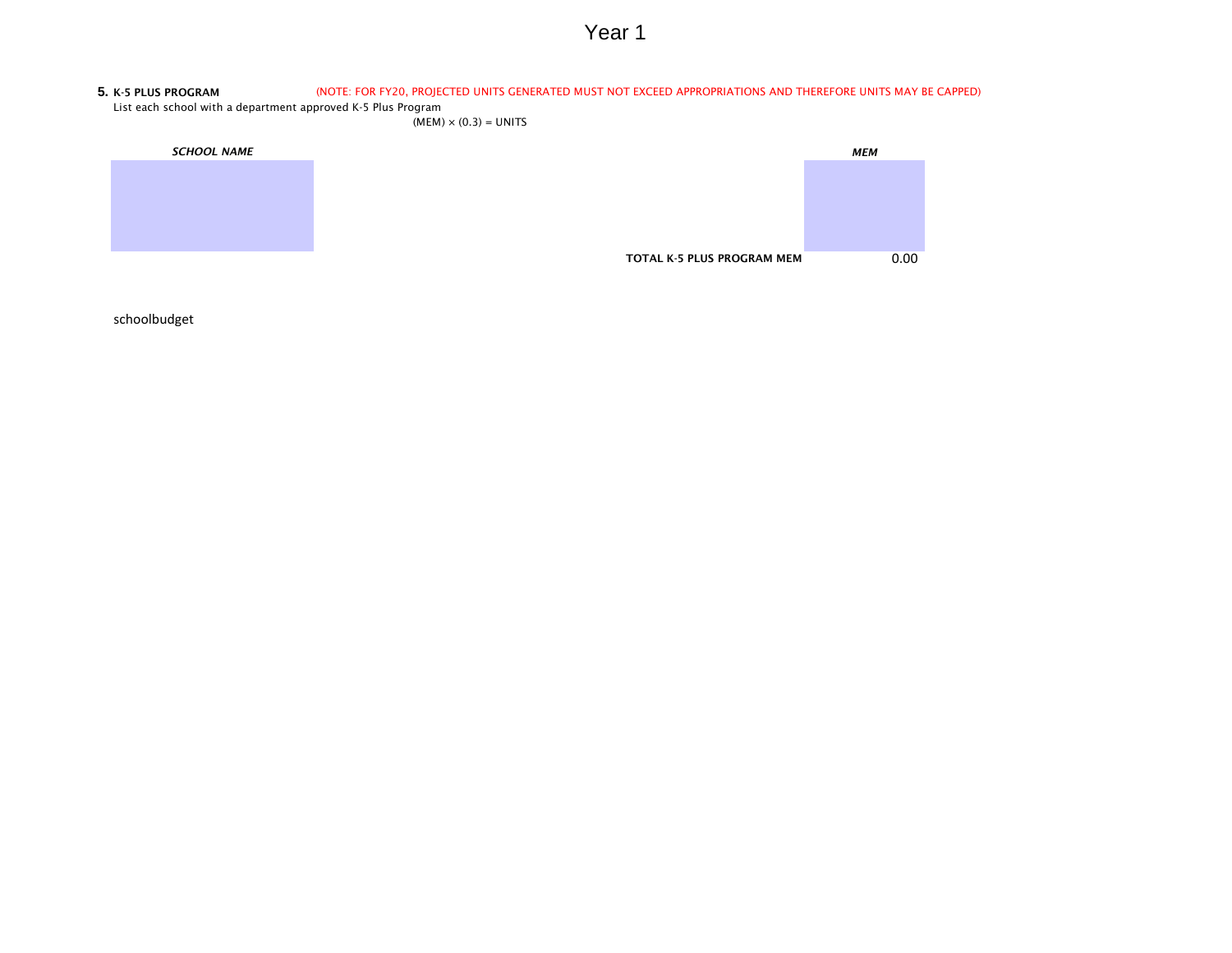| <b>Charter Name</b><br><b>School District Geo. Location</b> |            | <b>Aspire Integrated Arts Institute</b><br>Rio Rancho, NM |                 | <b>Charter Number</b>      |              |           |
|-------------------------------------------------------------|------------|-----------------------------------------------------------|-----------------|----------------------------|--------------|-----------|
|                                                             |            | C &                                                       | <b>D&amp;</b>   |                            | <b>GRADE</b> | $22 - 23$ |
| 3Y DD                                                       | 4Y DD      | <b>C-GIFTED</b>                                           | <b>D-GIFTED</b> | *BASIC                     | <b>TOTAL</b> |           |
| <b>Kindergarten Program</b><br>3Y4YDD/KN                    |            |                                                           |                 |                            | 0.00         |           |
| <b>FDK</b>                                                  |            |                                                           |                 |                            | 0.00         |           |
| <b>Basic Program</b>                                        |            |                                                           |                 |                            |              |           |
| Grade 1                                                     |            |                                                           |                 |                            | 0.00         |           |
| Grade 2                                                     |            |                                                           |                 |                            | 0.00         |           |
| Grade 3                                                     |            |                                                           |                 |                            | 0.00         |           |
| Grade 4                                                     |            |                                                           |                 |                            | 0.00         |           |
| Grade 5                                                     |            |                                                           |                 |                            | 0.00         |           |
| Grade 6                                                     |            | 0.00                                                      | 1.00            | 22.00                      | 23.00        |           |
| Grade 7                                                     |            | 0.00                                                      | 1.00            | 30.00                      | 31.00        |           |
| Grade 8                                                     |            | 0.00                                                      | 1.00            | 15.00                      | 16.00        |           |
| Grade 9                                                     |            | 0.00                                                      | 0.00            | 10.00                      | 10.00        |           |
| Grade 10                                                    |            | 0.00                                                      | 0.00            | 10.00                      | 10.00        |           |
| Grade 11                                                    |            | 0.00                                                      | 0.00            | 10.00                      | 10.00        |           |
| Grade 12                                                    |            | 0.00                                                      | 0.00            | 0.00                       | 0.00         |           |
| <b>Totals</b><br>0.00                                       | 0.00       | 0.00                                                      | 3.00            | 97.00                      |              |           |
| *INCLUDE STUDENTS RECEIVING A/B SERVICES                    |            |                                                           |                 | ECE (KN, 3Y4YDD, &FDK) FTE | 0.00         |           |
|                                                             |            |                                                           |                 | <b>TOTAL GRADES 1-12</b>   | 100.00       |           |
|                                                             |            |                                                           |                 | <b>SUBTOTAL MEM</b>        | 100.00       |           |
| Is this a Charter School?                                   | Y          |                                                           |                 |                            |              |           |
|                                                             |            |                                                           |                 | <b>TOTAL MEM</b>           | 100.00       |           |
| Is this for the 40th Day?                                   | ${\bf N}$  |                                                           |                 |                            |              |           |
|                                                             |            |                                                           |                 |                            |              |           |
|                                                             |            |                                                           |                 |                            |              |           |
|                                                             | <b>ECE</b> | COST                                                      | <b>PROGRAM</b>  |                            |              |           |
|                                                             | <b>FTE</b> | <b>INDEX</b>                                              | <b>UNITS</b>    |                            |              |           |
| <b>Kindergarten</b>                                         |            |                                                           |                 |                            |              |           |
| ECE                                                         | 0.00       | 1.44                                                      | 0.000           | Kindergarten Units         | 0.000        |           |
|                                                             |            |                                                           |                 |                            |              |           |
| <b>Basic Program (Grade Total)</b>                          |            |                                                           |                 |                            |              |           |
| Grade 01                                                    | 0.00       | 1.20                                                      | 0.000           |                            |              |           |
| Grade 02                                                    | 0.00       | 1.18                                                      | 0.000           |                            |              |           |
| Grade 03                                                    | 0.00       | 1.18                                                      | 0.000           |                            |              |           |
| Grade 04                                                    | 0.00       | 1.045                                                     | 0.000           |                            |              |           |
| Grade 05                                                    | 0.00       | 1.045                                                     | 0.000           |                            |              |           |
| Grade 06                                                    | 23.00      | 1.045                                                     | 24.035          |                            |              |           |
| Grade 07 *                                                  | 31.00      | 1.25                                                      | 38.750          |                            |              |           |
| Grade 08 *                                                  | 16.00      | 1.25                                                      | 20.000          |                            |              |           |
| Grade 09 *                                                  | 10.00      | 1.25                                                      | 12.500          |                            |              |           |
| Grade 10 *                                                  | 10.00      | 1.25                                                      | 12.500          |                            |              |           |
| Grade 11 *                                                  | 10.00      | 1.25                                                      | 12.500          |                            |              |           |
| Grade 12 *                                                  | 0.00       | 1.25                                                      | 0.000           |                            |              |           |
| * Includes Vocational Weighting                             |            |                                                           |                 |                            |              |           |

Basic Program Units 120.285

TOTAL MEMBERSHIP PROGRAM UNITS 120.285

FY 20 SCM PHASE-IN WEIGHTS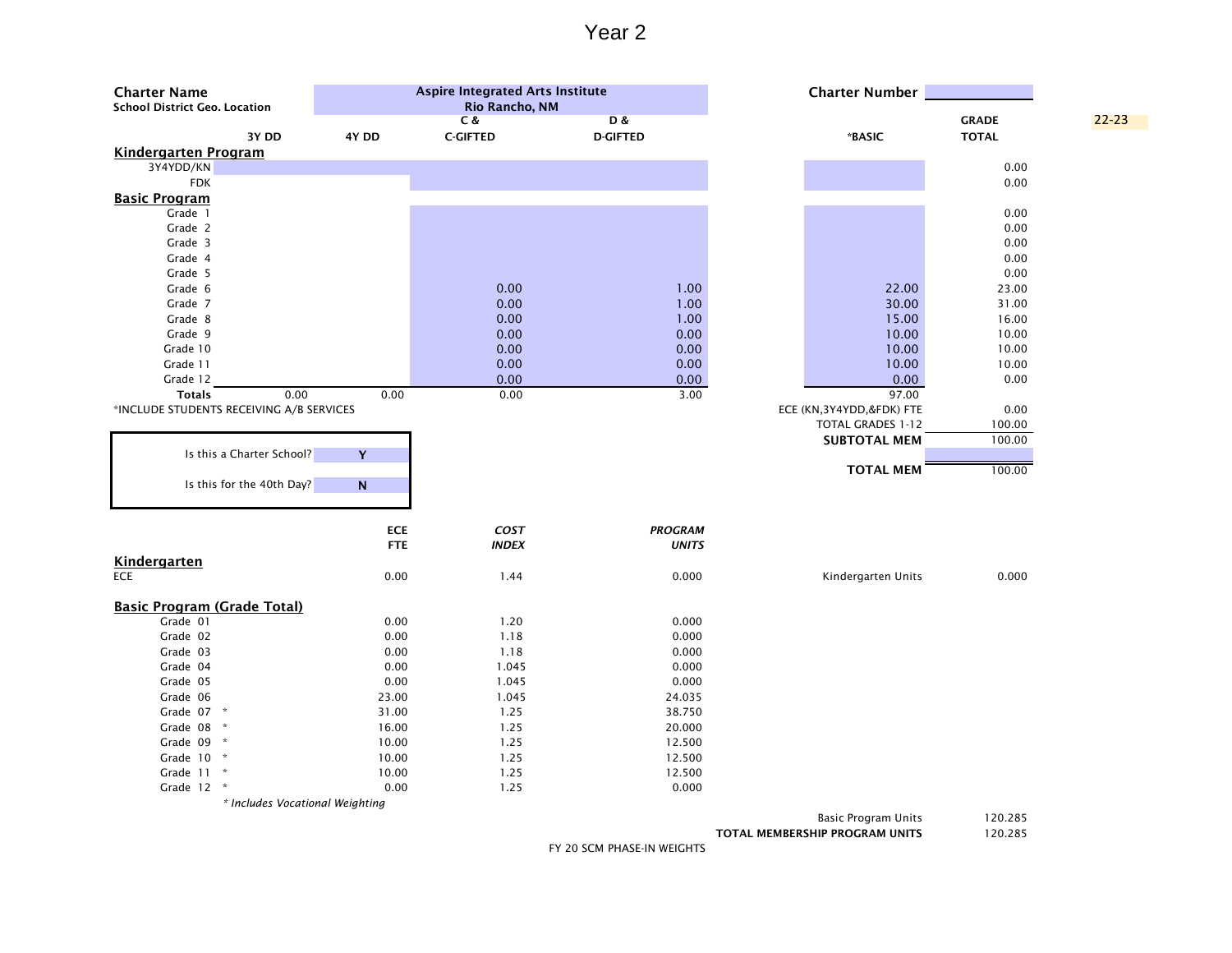|                                         |                                                               |              |                                                                         | T & E Index<br>$\pmb{0}$                       | 1.120     |
|-----------------------------------------|---------------------------------------------------------------|--------------|-------------------------------------------------------------------------|------------------------------------------------|-----------|
|                                         |                                                               |              |                                                                         | <b>TCI Index</b>                               | 1.000     |
|                                         |                                                               |              |                                                                         | <b>STAFFING COST MULTIPLIER (SCM)</b>          | 1.000     |
| <b>Special Education</b>                |                                                               | <b>MEM</b>   | Factor                                                                  | ADJUSTED BASIC PROGRAM UNITS                   | 120.285   |
|                                         | C & C-Gifted                                                  | 0.00         | 1.00                                                                    | 0.000                                          |           |
|                                         | D & D-Gifted                                                  | 3.00         | 2.00                                                                    | 6.000                                          |           |
|                                         | 3 & 4 Yr. DD                                                  |              | 2.00                                                                    | 0.000                                          |           |
|                                         |                                                               |              |                                                                         |                                                |           |
|                                         | A/B MEM (Reg/Gft & Inc 3Y&4Y-12th)                            | 16.00        | 0.70                                                                    | 11.200 Special Ed. Units<br>17.200             |           |
|                                         | Adjusted Ancillary FTE                                        |              | 25.00                                                                   | Ancillary FTE Units<br>0.000                   |           |
|                                         |                                                               |              |                                                                         | <b>Total Special Education Units</b>           | 17.200    |
|                                         |                                                               |              |                                                                         |                                                |           |
|                                         |                                                               |              | <b>Elementary Fine Arts Program (including New Program Projections)</b> |                                                |           |
|                                         | <b>MEM</b>                                                    |              | Factor                                                                  |                                                |           |
|                                         |                                                               |              | 0.0500                                                                  | Fine Arts Program Units                        | 0.000     |
|                                         |                                                               |              |                                                                         |                                                |           |
|                                         | <b>Bilingual Program (including New Program Projections)</b>  |              |                                                                         |                                                |           |
| <b>HOURS</b>                            | <b>MEM</b>                                                    | <b>FTE</b>   | Factor                                                                  |                                                |           |
|                                         |                                                               | 0.00         |                                                                         |                                                |           |
|                                         |                                                               | 0.00         |                                                                         |                                                |           |
| $\overline{2}$<br>3                     |                                                               |              |                                                                         |                                                |           |
|                                         | 4.00<br>4.00                                                  | 2.00<br>2.00 |                                                                         |                                                |           |
| <b>Total Bilingual</b>                  |                                                               |              | 0.500                                                                   | <b>Bilingual Units</b>                         | 1.000     |
|                                         | (May not total more than the no. of students in grades K-12.) |              |                                                                         |                                                |           |
|                                         |                                                               |              |                                                                         |                                                |           |
| <b>Elementary P.E. Program</b>          |                                                               |              |                                                                         |                                                |           |
|                                         | <b>MEM</b>                                                    |              | Factor                                                                  |                                                |           |
|                                         |                                                               |              | 0.060                                                                   | Elementary P.E. Units                          | 0.000     |
|                                         |                                                               |              |                                                                         |                                                |           |
|                                         | <b>National Board Certified Teachers</b>                      |              |                                                                         |                                                |           |
|                                         | FTE:                                                          |              | Factor                                                                  |                                                |           |
|                                         | 0.00                                                          |              | 1.500                                                                   | National Board Certified Teachers Units:       | 0.000     |
|                                         |                                                               |              |                                                                         |                                                |           |
| <b>Size Adjustment Units</b>            |                                                               |              |                                                                         |                                                |           |
|                                         |                                                               |              |                                                                         | Charter Schools not eligible for District Size |           |
|                                         |                                                               | <b>UNITS</b> | <b>FY20 PHASE-OUT</b>                                                   |                                                |           |
|                                         | Elementary/Mid/Jr. High                                       | 0.000        | 0.20                                                                    | School Size Adjustment Units                   | 23.513    |
|                                         | Senior High                                                   | 117.564      |                                                                         | Charter Schools not eligible for District Size |           |
| Geographic School District Location MEM |                                                               | 17020.25     |                                                                         |                                                |           |
|                                         | District Size(<4,000)                                         | 14.625       |                                                                         | District Size <4,000 Adjustment Units          | 14.625    |
|                                         |                                                               |              |                                                                         | Charter Schools not eligible for District Size | (14.625)  |
|                                         |                                                               |              |                                                                         |                                                |           |
|                                         | District Size(<200)                                           | 100.000      |                                                                         | District Size <200 Adjustment Units            | 100.000   |
|                                         |                                                               |              |                                                                         |                                                | (100.000) |
|                                         |                                                               |              |                                                                         |                                                |           |
|                                         | Rural Population Program Units                                | 0.000        |                                                                         | Rural Population Program Units                 | 0.000     |
|                                         |                                                               |              |                                                                         |                                                |           |
|                                         |                                                               |              |                                                                         | New District Adjustment Units                  | 0.000     |
| <b>At-Risk Units</b>                    | At-risk index                                                 | <b>MEM</b>   |                                                                         |                                                |           |
| 2019-2020:                              | 0.111                                                         | 100.00       |                                                                         | At Risk Units                                  | 11.100    |
|                                         |                                                               |              |                                                                         |                                                |           |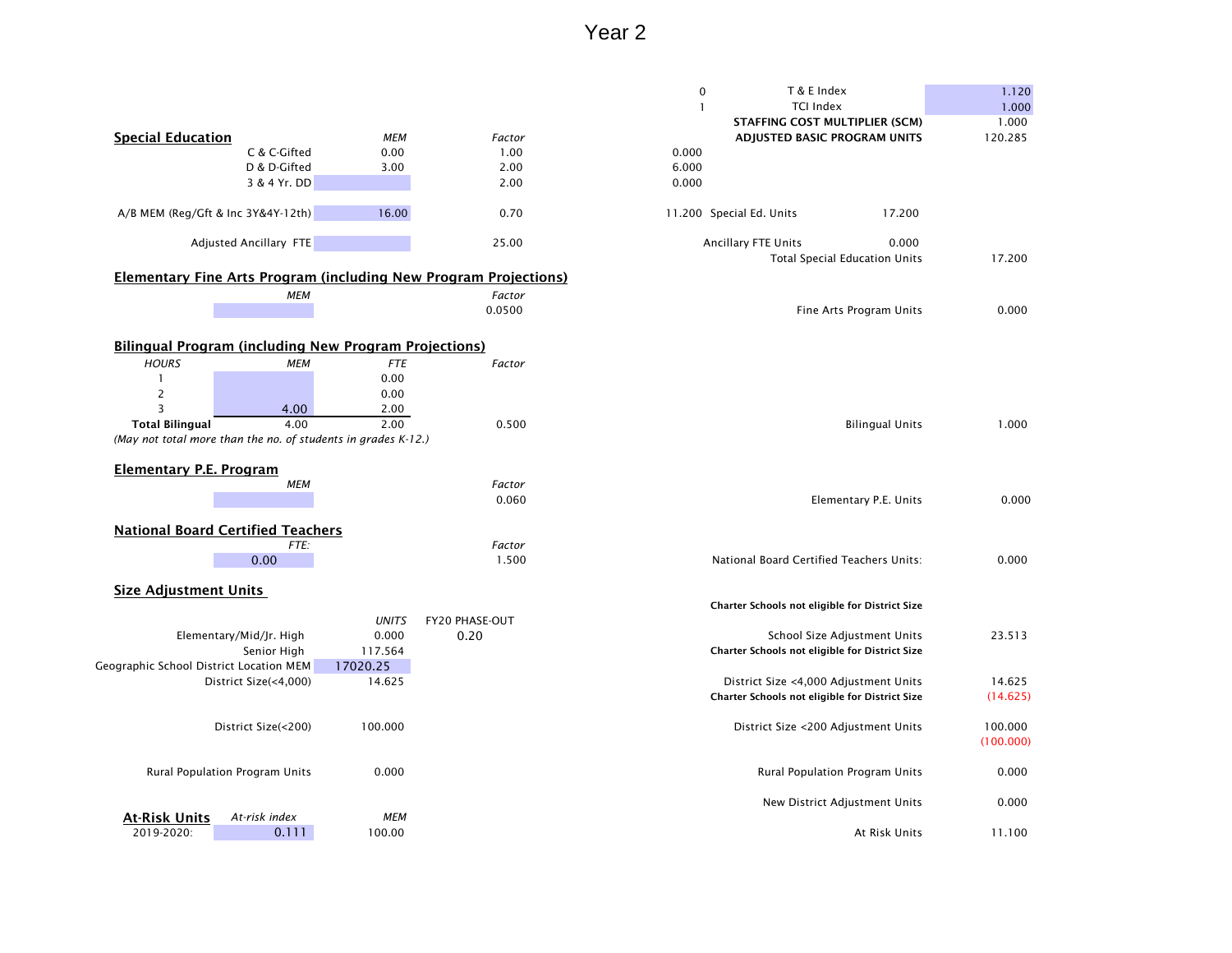|                              | <b>Charter Schools Student Activities</b>                               |              |        | <b>Growth Units</b>                                                                                                          | 48.125        |
|------------------------------|-------------------------------------------------------------------------|--------------|--------|------------------------------------------------------------------------------------------------------------------------------|---------------|
| (Districts Only)             | МЕМ                                                                     |              | Factor |                                                                                                                              |               |
|                              |                                                                         |              | 0.100  | Charter Schools Student Activities Units                                                                                     | 0.000         |
|                              |                                                                         |              |        | (Charters not eligible for CS Student Activities)                                                                            | 0.000         |
|                              | <b>Home School Student Activities</b>                                   |              |        |                                                                                                                              |               |
| (Districts Only)             | <b>MEM</b>                                                              |              | Factor |                                                                                                                              |               |
|                              |                                                                         |              | 0.100  | Home School Student Activities Units                                                                                         | 0.000         |
|                              |                                                                         |              |        | (Charters not eligible for Home School Student Activities)                                                                   | 0.000         |
|                              | <b>Home School Student Program Units</b>                                |              |        |                                                                                                                              |               |
| (Districts Only)             | # of Students                                                           | # of Classes | Factor | Home School Student Program Units                                                                                            | 0.000         |
|                              |                                                                         |              | 0.250  | (Charters not eligible for Home School Student Activities)                                                                   |               |
|                              |                                                                         |              |        | (Charters not eligible for Home School Student Activities)                                                                   |               |
|                              |                                                                         |              |        | <b>Extended Learning Time Program Units (Projected - Adjusted at First Reporting Period)</b>                                 |               |
|                              | <b>MEM</b>                                                              |              | Factor |                                                                                                                              |               |
|                              |                                                                         |              | 0.110  | Extended Learning Time Program Units                                                                                         | 0.000         |
|                              |                                                                         |              |        | (NOTE: FOR FY20, UNITS GENERATED ARE BASED ON PROJECTIONS, MUST NOT EXCEED APPROPRIATIONS AND THEREFORE UNITS MAY BE CAPPED) |               |
|                              |                                                                         |              |        |                                                                                                                              |               |
|                              | K-5 Plus Program Units (Projected - Adjusted at First Reporting Period) |              |        |                                                                                                                              |               |
|                              | МЕМ                                                                     |              | Factor |                                                                                                                              |               |
| K-5 Plus MEM                 | 0.00                                                                    |              | 0.300  | K-5 Plus Program Units                                                                                                       | 0.000         |
|                              |                                                                         |              |        | (NOTE: FOR FY20, UNITS GENERATED ARE BASED ON PROJECTIONS, MUST NOT EXCEED APPROPRIATIONS AND THEREFORE UNITS MAY BE CAPPED) |               |
|                              |                                                                         |              |        | <b>TOTAL PROGRAM UNITS</b>                                                                                                   | 221.223       |
|                              |                                                                         |              |        |                                                                                                                              |               |
|                              |                                                                         |              |        | Save Harmless Units                                                                                                          | 0.000         |
|                              |                                                                         |              |        |                                                                                                                              |               |
|                              | <b>GROWTH &amp; SAVE HARMLESS CALCULATION DATA</b>                      |              |        |                                                                                                                              |               |
|                              |                                                                         |              |        |                                                                                                                              |               |
| 2018-19 Actual 40th Day MEM: |                                                                         |              | 100.00 | <b>GRAND TOTAL UNITS</b>                                                                                                     | 221.223       |
|                              | (Enter the District Mem EXCLUDING Charter Mem)                          |              |        |                                                                                                                              |               |
|                              |                                                                         |              |        | $\times$ Unit Value \$                                                                                                       | 4,565.41      |
| 2019-20 Projected MEM:       |                                                                         |              | 125.00 |                                                                                                                              |               |
|                              | (Enter the District Mem EXCLUDING Charter Mem)                          |              |        |                                                                                                                              |               |
|                              |                                                                         |              |        | <b>PROGRAM COST \$</b>                                                                                                       | 1,009,972.78  |
| 2019-2020 Actual 40th MEM    |                                                                         |              |        | <b>CHARTER SCHOOL ADMIN. WITHHOLDING</b>                                                                                     | (\$20,199.46) |
|                              | (Enter the District Mem EXCLUDING Charter Mem)                          |              |        | <b>Non-categorical Revenue Credits:</b>                                                                                      |               |
|                              |                                                                         |              |        | Tax Levy (41110, 41113, 41114)                                                                                               |               |
|                              |                                                                         |              |        | Federal Impact Aid (44103)                                                                                                   |               |
|                              |                                                                         |              |        | Federal Forest Reserve (44204)                                                                                               |               |
| Save-Harmless Data           |                                                                         |              |        | \$0.00<br><b>Total Non-Cat Rev Credits</b>                                                                                   |               |
|                              | 2019-2020 40th Day TOTAL PROGRAM UNITS                                  |              |        |                                                                                                                              |               |
|                              | (Not Grand Total Program Units)                                         |              |        | Less: 75% of Non-Categorical Revenue Credits \$                                                                              |               |
| <b>Growth Data</b>           |                                                                         |              |        |                                                                                                                              |               |
|                              | 2019-20 Operating Budget Calculation                                    |              |        | 48.125 Other Credits/Adjustments:                                                                                            |               |
|                              | Op-Bud takes 18-19 40 Day compared to 19-20 Mem Proj. FTE               |              |        | Energy Efficiency Renewable Bonds                                                                                            |               |
| 40th Day Calculation         |                                                                         |              | 0.000  |                                                                                                                              |               |
|                              | Takes Prior Year 40th-Day and compares to Current Year 40th-Day         |              |        | \$0.00<br>Total Other Credits                                                                                                |               |
|                              |                                                                         |              |        |                                                                                                                              |               |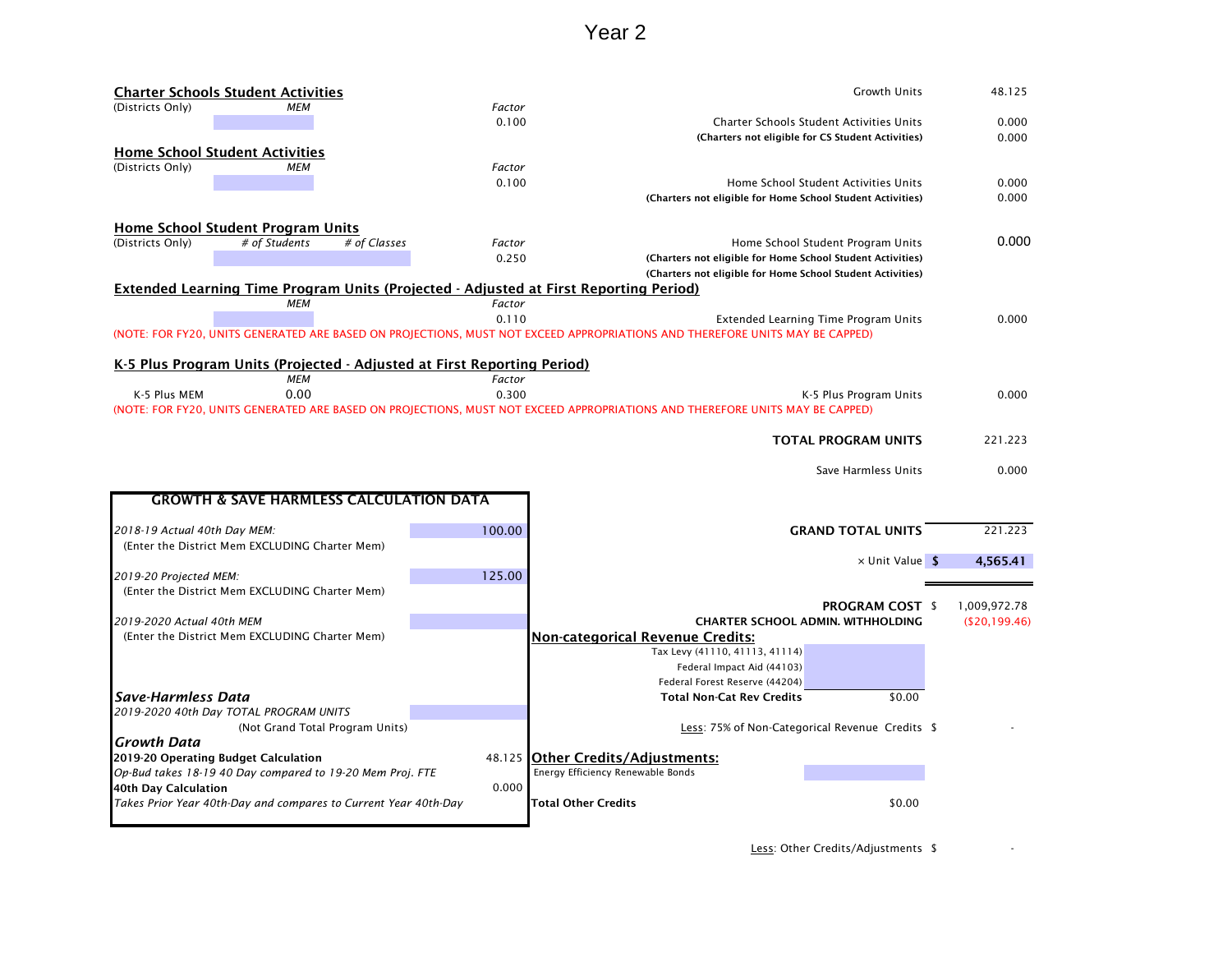#### PED 910B-5 **1.** ELEMENTARY/MIDDLE SCHOOL/JUNIOR HIGH List each school with a projected MEM (Basic 1-9 and Operational Fund Early Childhood FTE EXCLUDING SPECIAL ED.) of less than 200. Schools geographically located in a School District with less than 2,000 MEM ((200 – MEM)/200) × (1.0 × MEM) = UNITS Schools geographically located in a School District with more than 2,000 MEM (((200 - MEM)/200) × (1.0 × MEM)) × 0.80 = UNITS *CODE GRADES MEM UNITS* 0.000 0.000 0.000 0.000 0.000 0.000 TOTAL ELEMENTARY/MIDDLE SCHOOL/JUNIOR HIGH UNITS 0.000 **2.** SENIOR HIGH SCHOOL List each school with a projected MEM *(Basic 7-12 EXCLUDING SP. ED.)* of less than 400*(program units will be computed using the formula which yields the most units):*  Schools geographically located in a School District with less than 2,000 MEM  $((200 - MEM)/200) \times (2.0 \times MEM) = UNITS$  *or*  $((400 - MEM)/400) \times (1.6 \times MEM) = UNITS$ Schools geographically located in a School District with more than 2,000 MEM (((200 – MEM)/200) × (2.0 × MEM)) × 0.80 = UNITS *or* (((400 – MEM)/400) × (1.6 × MEM)) × 0.80 = UNITS *CODE GRADES MEM UNITS* 6-12 97.00 117.564 0.000 0.000 0.000 0.000 0.000 TOTAL SENIOR HIGH SCHOOL UNITS 117.564 **3.** NEW DISTRICT ADJUSTMENT If district is eligible, enter YES in the appropriate box. *YES? UNITS* a. NEWLY CREATED SCHOOL DISTRICT AND RESOLUTION OF A RESOLUTION OF A RESOLUTION OF A RESOLUTION OF A RESOLUTION O (MEM for current year)  $\times$  .147 = UNITS b. DISTRICT WHOSE MEMBERSHIP DECREASES AS A RESULT OF A NEWLY CREATED DISTRICT *(MEM for prior year – MEM for current year) × .17 = UNITS* 0.000 **4.** RURAL POPULATION RURAL POPULATION FORMULA FRANCHISE ELIGIBLE FRANCHISE ELIGIBLE FRANCHISES AND RESPONSIVE ON A REPORT OF THE RUR<br>FRANCHISE ELIGIBLE PROPORTION *UNITS*  $(MEM) \times (Rural Population Proportion) \times (0.03) = UNITS$  0.03 0.03 *(Please enter as decimal to three*  STATE EQUALIZATION GUARANTEE **\$989,773.33** PROGRAM/SIZE ADJUSTMENT UNITS: *SCHOOL NAME SCHOOL NAME* AVIX Integrated Arts Institute Based on district MEM (Basic 1-12, Special Education C and D, Non-Profit and Operational Fund Childhood FTE) a district is eligible for units as follows: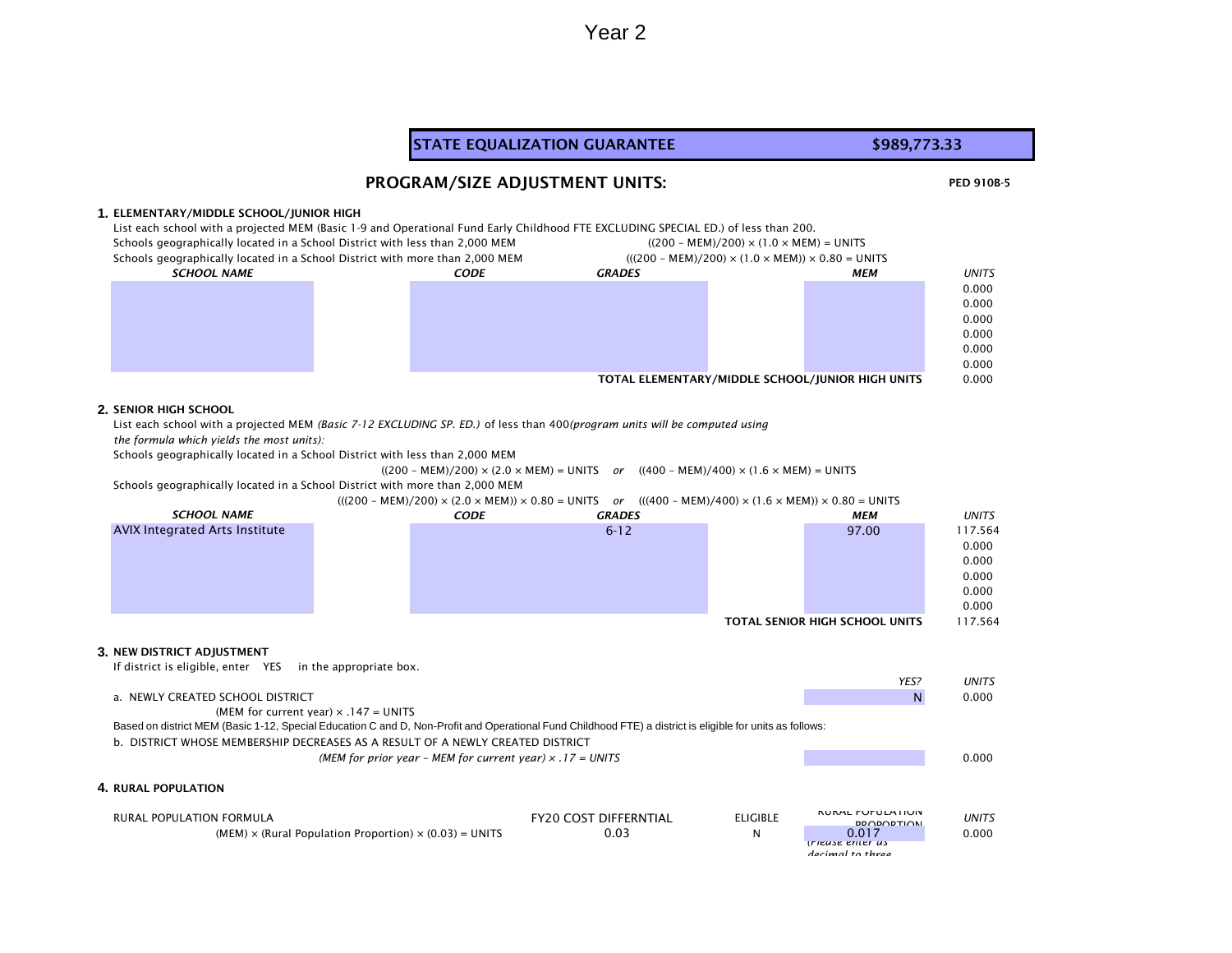#### **5.** K-5 PLUS PROGRAM (NOTE: FOR FY20, PROJECTED UNITS GENERATED MUST NOT EXCEED APPROPRIATIONS AND THEREFORE UNITS MAY BE CAPPED)

List each school with a department approved K-5 Plus Program

 $(MEM) \times (0.3) = UNITS$ 

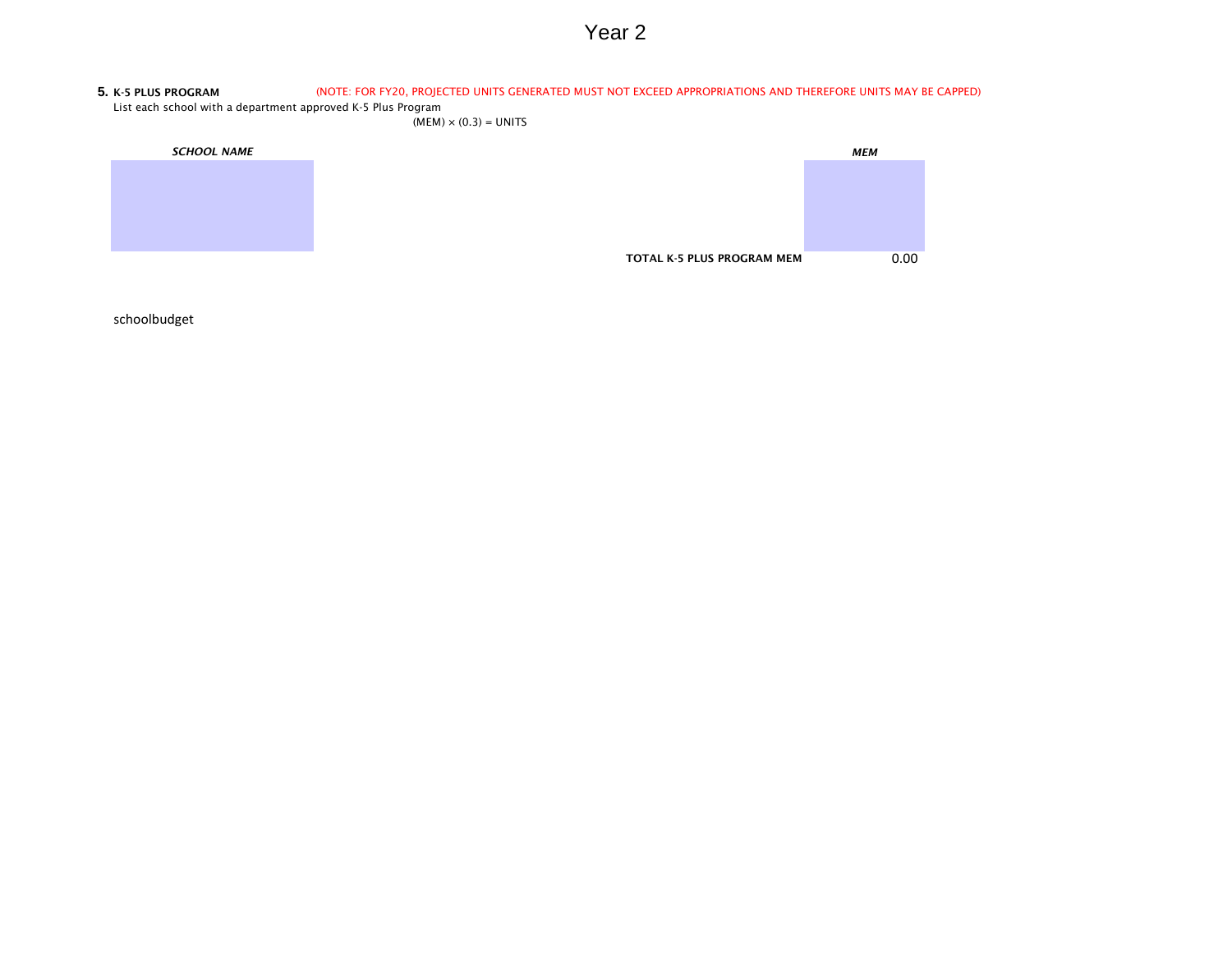| <b>Charter Name</b><br><b>School District Geo. Location</b> |                           | <b>Aspire Integrated Arts Institute</b><br>Rio Rancho, NM |                                  | <b>Charter Number</b>    |                              |           |
|-------------------------------------------------------------|---------------------------|-----------------------------------------------------------|----------------------------------|--------------------------|------------------------------|-----------|
| 3Y DD                                                       | 4Y DD                     | C &<br><b>C-GIFTED</b>                                    | <b>D&amp;</b><br><b>D-GIFTED</b> | *BASIC                   | <b>GRADE</b><br><b>TOTAL</b> | $23 - 24$ |
| <b>Kindergarten Program</b>                                 |                           |                                                           |                                  |                          |                              |           |
| 3Y4YDD/KN                                                   |                           |                                                           |                                  |                          | 0.00                         |           |
| <b>FDK</b>                                                  |                           |                                                           |                                  |                          | 0.00                         |           |
| <b>Basic Program</b>                                        |                           |                                                           |                                  |                          |                              |           |
| Grade 1                                                     |                           |                                                           |                                  |                          | 0.00                         |           |
| Grade 2                                                     |                           |                                                           |                                  |                          | 0.00                         |           |
| Grade 3                                                     |                           |                                                           |                                  |                          | 0.00                         |           |
| Grade 4                                                     |                           |                                                           |                                  |                          | 0.00                         |           |
| Grade 5                                                     |                           |                                                           |                                  |                          | 0.00                         |           |
| Grade 6                                                     |                           | 0.00                                                      | 2.00                             | 23.00                    | 25.00                        |           |
| Grade 7                                                     |                           | 0.00                                                      | 1.00                             | 22.00                    | 23.00                        |           |
| Grade 8                                                     |                           | 0.00                                                      | 1.00                             | 30.00                    | 31.00                        |           |
| Grade 9                                                     |                           | 0.00                                                      | 1.00                             | 15.00                    | 16.00                        |           |
| Grade 10                                                    |                           | 0.00                                                      | 0.00                             | 10.00                    | 10.00                        |           |
| Grade 11                                                    |                           | 0.00                                                      | 0.00                             | 10.00                    | 10.00                        |           |
| Grade 12                                                    |                           | 0.00                                                      | 0.00                             | 10.00                    | 10.00                        |           |
| <b>Totals</b><br>0.00                                       | 0.00                      | 0.00                                                      | 5.00                             | 120.00                   |                              |           |
| *INCLUDE STUDENTS RECEIVING A/B SERVICES                    |                           |                                                           |                                  | ECE (KN,3Y4YDD,&FDK) FTE | 0.00                         |           |
|                                                             |                           |                                                           |                                  | TOTAL GRADES 1-12        | 125.00                       |           |
|                                                             |                           |                                                           |                                  | <b>SUBTOTAL MEM</b>      | 125.00                       |           |
| Is this a Charter School?                                   | Y                         |                                                           |                                  |                          |                              |           |
|                                                             |                           |                                                           |                                  | <b>TOTAL MEM</b>         | 125.00                       |           |
| Is this for the 40th Day?                                   | $\boldsymbol{\mathsf{N}}$ |                                                           |                                  |                          |                              |           |
|                                                             |                           |                                                           |                                  |                          |                              |           |
|                                                             |                           |                                                           |                                  |                          |                              |           |
|                                                             | <b>ECE</b>                | COST                                                      | <b>PROGRAM</b>                   |                          |                              |           |
|                                                             | <b>FTE</b>                | <b>INDEX</b>                                              | <b>UNITS</b>                     |                          |                              |           |
| <b>Kindergarten</b>                                         |                           |                                                           |                                  |                          |                              |           |
| <b>ECE</b>                                                  | 0.00                      | 1.44                                                      | 0.000                            | Kindergarten Units       | 0.000                        |           |
|                                                             |                           |                                                           |                                  |                          |                              |           |
| <b>Basic Program (Grade Total)</b>                          |                           |                                                           |                                  |                          |                              |           |
| Grade 01                                                    | 0.00                      | 1.20                                                      | 0.000                            |                          |                              |           |
| Grade 02                                                    | 0.00                      | 1.18                                                      | 0.000                            |                          |                              |           |
| Grade 03                                                    | 0.00                      | 1.18                                                      | 0.000                            |                          |                              |           |
| Grade 04                                                    | 0.00                      | 1.045                                                     | 0.000                            |                          |                              |           |
| Grade 05                                                    | 0.00                      | 1.045                                                     | 0.000                            |                          |                              |           |
| Grade 06                                                    | 25.00                     | 1.045                                                     | 26.125                           |                          |                              |           |
| Grade 07 *                                                  | 23.00                     | 1.25                                                      | 28.750                           |                          |                              |           |
| Grade 08 *                                                  | 31.00                     | 1.25                                                      | 38.750                           |                          |                              |           |
| Grade 09 *                                                  | 16.00                     | 1.25                                                      | 20.000                           |                          |                              |           |
| Grade 10 *                                                  | 10.00                     | 1.25                                                      | 12.500                           |                          |                              |           |
| Grade 11 *                                                  | 10.00                     | 1.25                                                      | 12.500                           |                          |                              |           |
| Grade 12 *                                                  | 10.00                     | 1.25                                                      | 12.500                           |                          |                              |           |
| * Includes Vocational Weighting                             |                           |                                                           |                                  |                          |                              |           |

Basic Program Units 151.125

FY 20 SCM PHASE-IN WEIGHTS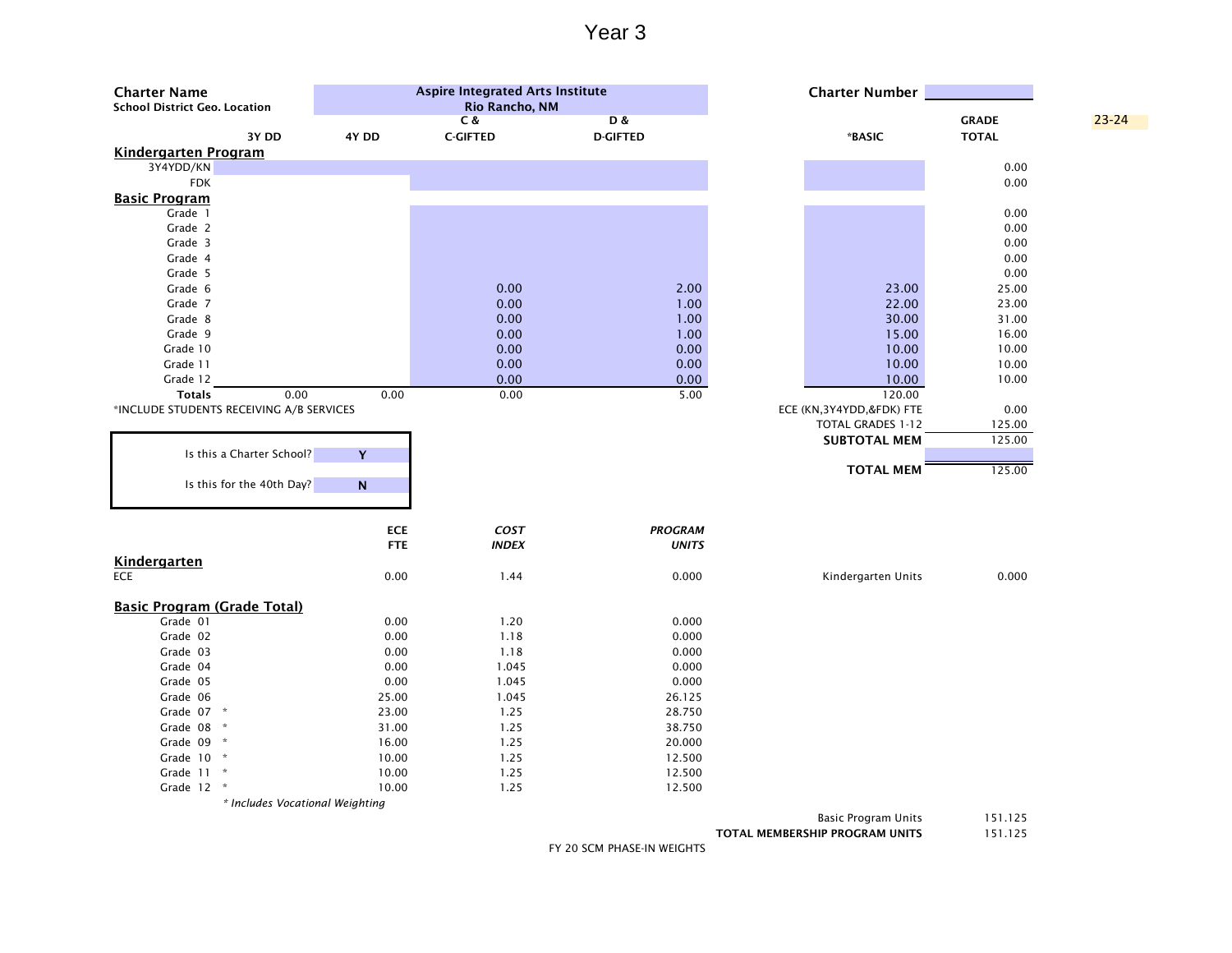|                                                               |                                |              |                                                                         | $\pmb{0}$    | T & E Index                                    |                                      | 1.120    |
|---------------------------------------------------------------|--------------------------------|--------------|-------------------------------------------------------------------------|--------------|------------------------------------------------|--------------------------------------|----------|
|                                                               |                                |              |                                                                         | $\mathbf{1}$ | <b>TCI Index</b>                               |                                      | 1.000    |
|                                                               |                                |              |                                                                         |              | <b>STAFFING COST MULTIPLIER (SCM)</b>          |                                      | 1.000    |
| <b>Special Education</b>                                      |                                | <b>MEM</b>   | Factor                                                                  |              | ADJUSTED BASIC PROGRAM UNITS                   |                                      | 151.125  |
|                                                               | C & C-Gifted                   | 0.00         | 1.00                                                                    | 0.000        |                                                |                                      |          |
|                                                               | D & D-Gifted                   | 5.00         | 2.00                                                                    | 10.000       |                                                |                                      |          |
|                                                               | 3 & 4 Yr. DD                   |              | 2.00                                                                    | 0.000        |                                                |                                      |          |
|                                                               |                                |              |                                                                         |              |                                                |                                      |          |
| A/B MEM (Reg/Gft & Inc 3Y&4Y-12th)                            |                                | 20.00        | 0.70                                                                    |              | 14.000 Special Ed. Units                       | 24.000                               |          |
|                                                               | Adjusted Ancillary FTE         | 0.50         | 25.00                                                                   |              | Ancillary FTE Units                            | 12.500                               |          |
|                                                               |                                |              |                                                                         |              |                                                | <b>Total Special Education Units</b> | 36.500   |
|                                                               |                                |              | <b>Elementary Fine Arts Program (including New Program Projections)</b> |              |                                                |                                      |          |
|                                                               | <b>MEM</b>                     |              | Factor                                                                  |              |                                                |                                      |          |
|                                                               |                                |              | 0.0500                                                                  |              |                                                | Fine Arts Program Units              | 0.000    |
|                                                               |                                |              |                                                                         |              |                                                |                                      |          |
| <b>Bilingual Program (including New Program Projections)</b>  |                                |              |                                                                         |              |                                                |                                      |          |
|                                                               |                                |              |                                                                         |              |                                                |                                      |          |
| <b>HOURS</b>                                                  | <b>MEM</b>                     | <b>FTE</b>   | Factor                                                                  |              |                                                |                                      |          |
|                                                               |                                | 0.00         |                                                                         |              |                                                |                                      |          |
| 2<br>$\overline{3}$                                           |                                | 0.00         |                                                                         |              |                                                |                                      |          |
|                                                               | 5.00<br>5.00                   | 2.50<br>2.50 |                                                                         |              |                                                |                                      |          |
| <b>Total Bilingual</b>                                        |                                |              | 0.500                                                                   |              |                                                | <b>Bilingual Units</b>               | 1.250    |
| (May not total more than the no. of students in grades K-12.) |                                |              |                                                                         |              |                                                |                                      |          |
| <b>Elementary P.E. Program</b>                                |                                |              |                                                                         |              |                                                |                                      |          |
|                                                               | <b>MEM</b>                     |              | Factor                                                                  |              |                                                |                                      |          |
|                                                               |                                |              | 0.060                                                                   |              |                                                | Elementary P.E. Units                | 0.000    |
|                                                               |                                |              |                                                                         |              |                                                |                                      |          |
| <b>National Board Certified Teachers</b>                      |                                |              |                                                                         |              |                                                |                                      |          |
|                                                               | FTE:                           |              | Factor                                                                  |              |                                                |                                      |          |
|                                                               | 0.00                           |              | 1.500                                                                   |              | National Board Certified Teachers Units:       |                                      | 0.000    |
|                                                               |                                |              |                                                                         |              |                                                |                                      |          |
| <b>Size Adjustment Units</b>                                  |                                |              |                                                                         |              |                                                |                                      |          |
|                                                               |                                |              |                                                                         |              | Charter Schools not eligible for District Size |                                      |          |
|                                                               |                                | <b>UNITS</b> | FY20 PHASE-OUT                                                          |              |                                                |                                      |          |
|                                                               | Elementary/Mid/Jr. High        | 0.000        | 0.00                                                                    |              |                                                | School Size Adjustment Units         | 0.000    |
|                                                               | Senior High                    | 134.400      |                                                                         |              | Charter Schools not eligible for District Size |                                      |          |
| Geographic School District Location MEM                       |                                | 17020.25     |                                                                         |              |                                                |                                      |          |
|                                                               | District Size(<4,000)          | 18.164       |                                                                         |              | District Size <4,000 Adjustment Units          |                                      | 18.164   |
|                                                               |                                |              |                                                                         |              | Charter Schools not eligible for District Size |                                      | (18.164) |
|                                                               |                                |              |                                                                         |              |                                                |                                      |          |
|                                                               | District Size(<200)            | 75.000       |                                                                         |              | District Size <200 Adjustment Units            |                                      | 75.000   |
|                                                               |                                |              |                                                                         |              |                                                |                                      | (75.000) |
|                                                               |                                |              |                                                                         |              |                                                |                                      |          |
|                                                               | Rural Population Program Units | 0.000        |                                                                         |              | Rural Population Program Units                 |                                      | 0.000    |
|                                                               |                                |              |                                                                         |              | New District Adjustment Units                  |                                      | 0.000    |
| <b>At-Risk Units</b>                                          | At-risk index                  | <b>MEM</b>   |                                                                         |              |                                                |                                      |          |
| 2019-2020:                                                    | 0.111                          | 125.00       |                                                                         |              |                                                | At Risk Units                        | 13.875   |
|                                                               |                                |              |                                                                         |              |                                                |                                      |          |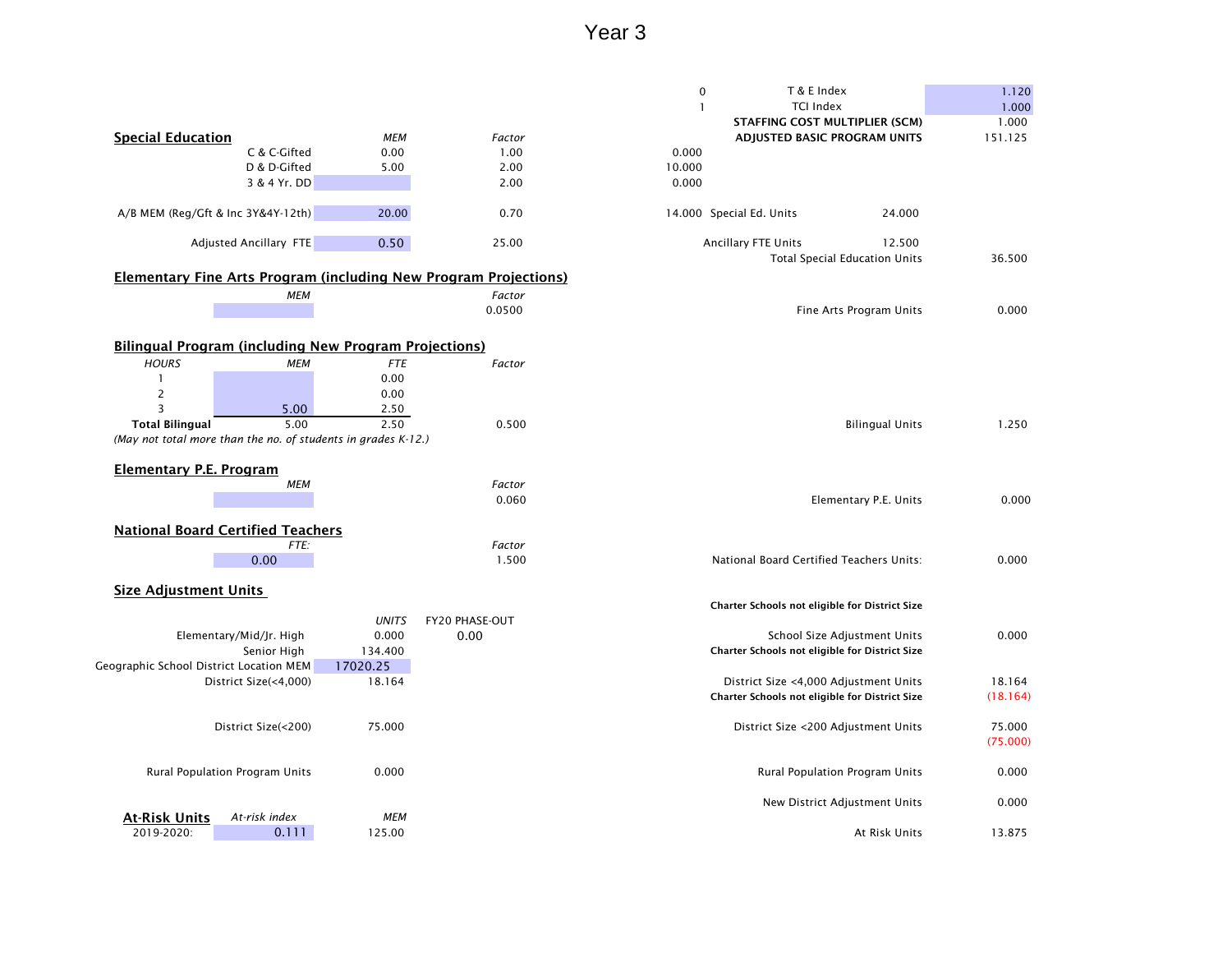|                              | <b>Charter Schools Student Activities</b>                               |              |        | <b>Growth Units</b>                                                                                                          | 97.375        |
|------------------------------|-------------------------------------------------------------------------|--------------|--------|------------------------------------------------------------------------------------------------------------------------------|---------------|
| (Districts Only)             | MEM                                                                     |              | Factor |                                                                                                                              |               |
|                              |                                                                         |              | 0.100  | Charter Schools Student Activities Units                                                                                     | 0.000         |
|                              |                                                                         |              |        | (Charters not eligible for CS Student Activities)                                                                            | 0.000         |
|                              | <b>Home School Student Activities</b>                                   |              |        |                                                                                                                              |               |
| (Districts Only)             | <b>MEM</b>                                                              |              | Factor |                                                                                                                              |               |
|                              |                                                                         |              | 0.100  | Home School Student Activities Units                                                                                         | 0.000         |
|                              |                                                                         |              |        | (Charters not eligible for Home School Student Activities)                                                                   | 0.000         |
|                              |                                                                         |              |        |                                                                                                                              |               |
| (Districts Only)             | <b>Home School Student Program Units</b><br># of Students               | # of Classes | Factor | Home School Student Program Units                                                                                            | 0.000         |
|                              |                                                                         |              | 0.250  | (Charters not eligible for Home School Student Activities)                                                                   |               |
|                              |                                                                         |              |        | (Charters not eligible for Home School Student Activities)                                                                   |               |
|                              |                                                                         |              |        | <b>Extended Learning Time Program Units (Projected - Adjusted at First Reporting Period)</b>                                 |               |
|                              | <b>MEM</b>                                                              |              | Factor |                                                                                                                              |               |
|                              |                                                                         |              | 0.110  | Extended Learning Time Program Units                                                                                         | 0.000         |
|                              |                                                                         |              |        | (NOTE: FOR FY20, UNITS GENERATED ARE BASED ON PROJECTIONS, MUST NOT EXCEED APPROPRIATIONS AND THEREFORE UNITS MAY BE CAPPED) |               |
|                              |                                                                         |              |        |                                                                                                                              |               |
|                              | K-5 Plus Program Units (Projected - Adjusted at First Reporting Period) |              |        |                                                                                                                              |               |
|                              | <b>MEM</b>                                                              |              | Factor |                                                                                                                              |               |
| K-5 Plus MEM                 | 0.00                                                                    |              | 0.300  | K-5 Plus Program Units                                                                                                       | 0.000         |
|                              |                                                                         |              |        | (NOTE: FOR FY20, UNITS GENERATED ARE BASED ON PROJECTIONS, MUST NOT EXCEED APPROPRIATIONS AND THEREFORE UNITS MAY BE CAPPED) |               |
|                              |                                                                         |              |        |                                                                                                                              |               |
|                              |                                                                         |              |        | <b>TOTAL PROGRAM UNITS</b>                                                                                                   | 300.125       |
|                              |                                                                         |              |        |                                                                                                                              |               |
|                              |                                                                         |              |        | Save Harmless Units                                                                                                          | 0.000         |
|                              | <b>GROWTH &amp; SAVE HARMLESS CALCULATION DATA</b>                      |              |        |                                                                                                                              |               |
|                              |                                                                         |              |        |                                                                                                                              |               |
| 2018-19 Actual 40th Day MEM: |                                                                         |              | 125.00 | <b>GRAND TOTAL UNITS</b>                                                                                                     | 300.125       |
|                              | (Enter the District Mem EXCLUDING Charter Mem)                          |              |        |                                                                                                                              |               |
|                              |                                                                         |              |        | $\times$ Unit Value \$                                                                                                       | 4,565.41      |
| 2019-20 Projected MEM:       |                                                                         |              | 175.00 |                                                                                                                              |               |
|                              | (Enter the District Mem EXCLUDING Charter Mem)                          |              |        |                                                                                                                              |               |
|                              |                                                                         |              |        | <b>PROGRAM COST \$</b>                                                                                                       | 1,370,193.68  |
| 2019-2020 Actual 40th MEM    |                                                                         |              |        | <b>CHARTER SCHOOL ADMIN. WITHHOLDING</b>                                                                                     | (\$27,403.87) |
|                              | (Enter the District Mem EXCLUDING Charter Mem)                          |              |        | <b>Non-categorical Revenue Credits:</b>                                                                                      |               |
|                              |                                                                         |              |        | Tax Levy (41110, 41113, 41114)                                                                                               |               |
|                              |                                                                         |              |        | Federal Impact Aid (44103)                                                                                                   |               |
|                              |                                                                         |              |        | Federal Forest Reserve (44204)                                                                                               |               |
| Save-Harmless Data           |                                                                         |              |        | <b>Total Non-Cat Rev Credits</b><br>\$0.00                                                                                   |               |
|                              | 2019-2020 40th Day TOTAL PROGRAM UNITS                                  |              |        |                                                                                                                              |               |
|                              | (Not Grand Total Program Units)                                         |              |        | Less: 75% of Non-Categorical Revenue Credits \$                                                                              |               |
| Growth Data                  |                                                                         |              |        |                                                                                                                              |               |
|                              | 2019-20 Operating Budget Calculation                                    |              |        | 97.375 Other Credits/Adjustments:                                                                                            |               |
|                              |                                                                         |              |        |                                                                                                                              |               |
|                              | Op-Bud takes 18-19 40 Day compared to 19-20 Mem Proj. FTE               |              |        | Energy Efficiency Renewable Bonds                                                                                            |               |
| 40th Day Calculation         |                                                                         |              | 0.000  |                                                                                                                              |               |
|                              | Takes Prior Year 40th-Day and compares to Current Year 40th-Day         |              |        | \$0.00<br>Total Other Credits                                                                                                |               |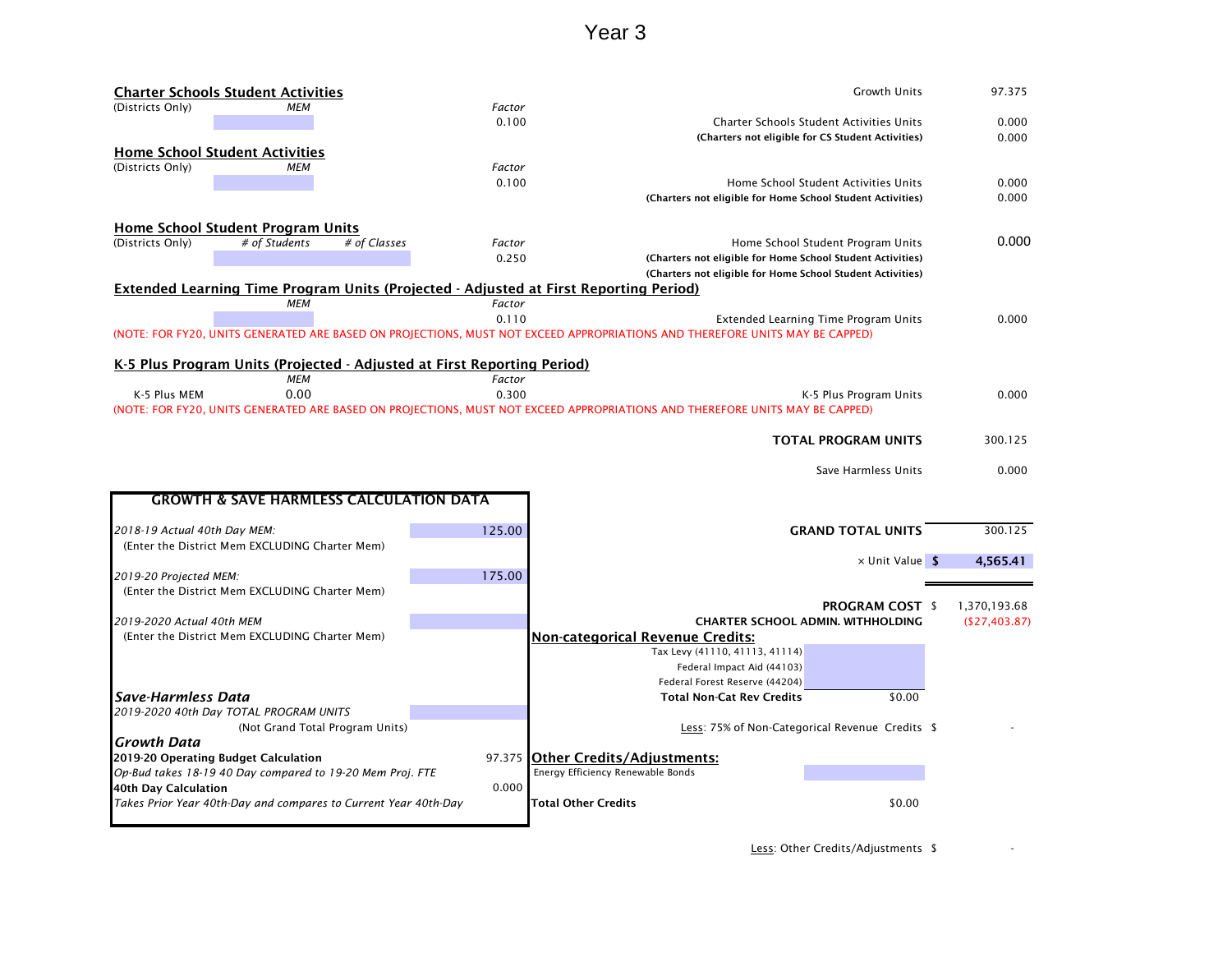#### PED 910B-5 **1.** ELEMENTARY/MIDDLE SCHOOL/JUNIOR HIGH List each school with a projected MEM (Basic 1-9 and Operational Fund Early Childhood FTE EXCLUDING SPECIAL ED.) of less than 200. Schools geographically located in a School District with less than 2,000 MEM ((200 – MEM)/200) × (1.0 × MEM) = UNITS Schools geographically located in a School District with more than 2,000 MEM (((200 – MEM)/200) × (1.0 × MEM)) × 0.80 = UNITS *CODE GRADES MEM UNITS* 0.000 0.000 0.000 0.000 0.000 0.000 TOTAL ELEMENTARY/MIDDLE SCHOOL/JUNIOR HIGH UNITS 0.000 **2.** SENIOR HIGH SCHOOL List each school with a projected MEM *(Basic 7-12 EXCLUDING SP. ED.)* of less than 400*(program units will be computed using the formula which yields the most units):*  Schools geographically located in a School District with less than 2,000 MEM  $((200 - MEM)/200) \times (2.0 \times MEM) = UNITS$  *or*  $((400 - MEM)/400) \times (1.6 \times MEM) = UNITS$ Schools geographically located in a School District with more than 2,000 MEM (((200 – MEM)/200) × (2.0 × MEM)) × 0.80 = UNITS *or* (((400 – MEM)/400) × (1.6 × MEM)) × 0.80 = UNITS *CODE GRADES MEM UNITS* 6-12 120.00 134.400 0.000 0.000 0.000 0.000 0.000 TOTAL SENIOR HIGH SCHOOL UNITS 134.400 **3.** NEW DISTRICT ADJUSTMENT If district is eligible, enter YES in the appropriate box. *YES? UNITS* a. NEWLY CREATED SCHOOL DISTRICT AND RESOLUTION OF A RESOLUTION OF A RESOLUTION OF A RESOLUTION OF A RESOLUTION O (MEM for current year)  $\times$  .147 = UNITS b. DISTRICT WHOSE MEMBERSHIP DECREASES AS A RESULT OF A NEWLY CREATED DISTRICT *(MEM for prior year – MEM for current year) × .17 = UNITS* 0.000 **4.** RURAL POPULATION RURAL POPULATION FORMULA FRANCHISE ELIGIBLE FRANCHISE ELIGIBLE FRANCHISES AND RESPONSIVE ON A REPORT OF THE RUR<br>FRANCHISE ELIGIBLE PROPORTION *UNITS*  $(MEM) \times (Rural Population Proportion) \times (0.03) = UNITS$  0.03 0.03 *(Please enter as decimal to three*  STATE EQUALIZATION GUARANTEE **\$1,342,789.80** PROGRAM/SIZE ADJUSTMENT UNITS: *SCHOOL NAME* AVIX Integrated Arts Institute *SCHOOL NAME* Based on district MEM (Basic 1-12, Special Education C and D, Non-Profit and Operational Fund Childhood FTE) a district is eligible for units as follows: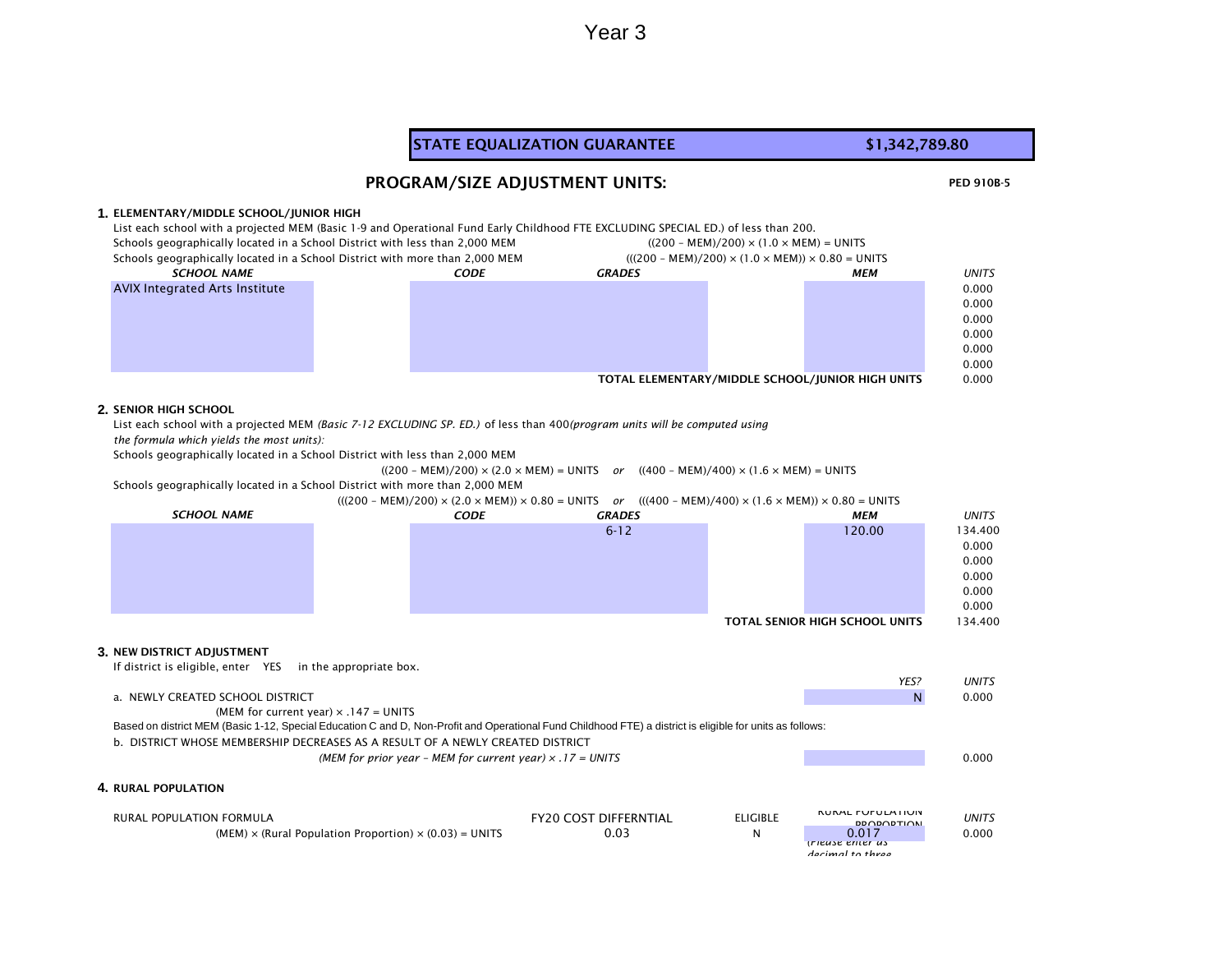#### **5.** K-5 PLUS PROGRAM (NOTE: FOR FY20, PROJECTED UNITS GENERATED MUST NOT EXCEED APPROPRIATIONS AND THEREFORE UNITS MAY BE CAPPED)

List each school with a department approved K-5 Plus Program

 $(MEM) \times (0.3) = UNITS$ 

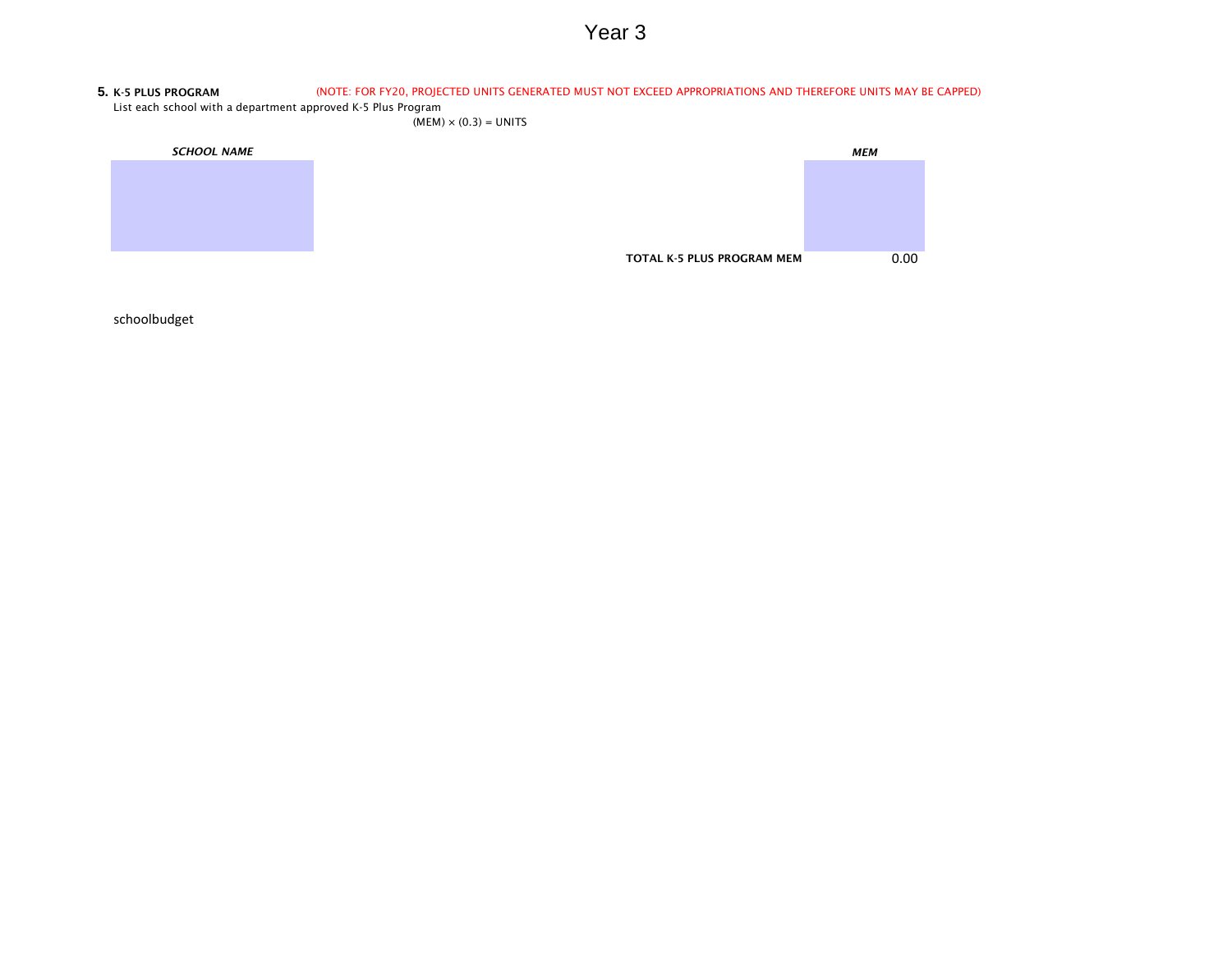| <b>Charter Name</b><br><b>School District Geo. Location</b> |            | <b>Aspire Integrated Arts Institute</b><br><b>Rio Rancho, NM</b> |                                  | <b>Charter Number</b>      |                              |           |
|-------------------------------------------------------------|------------|------------------------------------------------------------------|----------------------------------|----------------------------|------------------------------|-----------|
| 3Y DD                                                       | 4Y DD      | C &<br><b>C-GIFTED</b>                                           | <b>D&amp;</b><br><b>D-GIFTED</b> | *BASIC                     | <b>GRADE</b><br><b>TOTAL</b> | $23 - 24$ |
| <b>Kindergarten Program</b>                                 |            |                                                                  |                                  |                            |                              |           |
| 3Y4YDD/KN                                                   |            |                                                                  |                                  |                            | 0.00                         |           |
| <b>FDK</b>                                                  |            |                                                                  |                                  |                            | 0.00                         |           |
| <b>Basic Program</b>                                        |            |                                                                  |                                  |                            |                              |           |
| Grade 1                                                     |            |                                                                  |                                  |                            | 0.00                         |           |
| Grade 2                                                     |            |                                                                  |                                  |                            | 0.00                         |           |
| Grade 3                                                     |            |                                                                  |                                  |                            | 0.00                         |           |
| Grade 4                                                     |            |                                                                  |                                  |                            | 0.00                         |           |
| Grade 5                                                     |            |                                                                  |                                  |                            | 0.00                         |           |
| Grade 6                                                     |            | 0.00                                                             | 2.00                             | 58.00                      | 60.00                        |           |
| Grade 7                                                     |            | 0.00                                                             | 2.00                             | 23.00                      | 25.00                        |           |
| Grade 8                                                     |            | 0.00                                                             | 1.00                             | 22.00                      | 23.00                        |           |
| Grade 9                                                     |            | 0.00                                                             | 1.00                             | 30.00                      | 31.00                        |           |
| Grade 10                                                    |            | 0.00                                                             | 1.00                             | 15.00                      | 16.00                        |           |
| Grade 11                                                    |            | 0.00                                                             | 0.00                             | 10.00                      | 10.00                        |           |
| Grade 12                                                    |            | 0.00                                                             | 0.00                             | 10.00                      | 10.00                        |           |
| <b>Totals</b><br>0.00                                       | 0.00       | 0.00                                                             | 7.00                             | 168.00                     |                              |           |
| *INCLUDE STUDENTS RECEIVING A/B SERVICES                    |            |                                                                  |                                  | ECE (KN, 3Y4YDD, &FDK) FTE | 0.00                         |           |
|                                                             |            |                                                                  |                                  |                            |                              |           |
|                                                             |            |                                                                  |                                  | <b>TOTAL GRADES 1-12</b>   | 175.00                       |           |
|                                                             |            |                                                                  |                                  | <b>SUBTOTAL MEM</b>        | 175.00                       |           |
| Is this a Charter School?                                   | Y          |                                                                  |                                  |                            |                              |           |
|                                                             |            |                                                                  |                                  | <b>TOTAL MEM</b>           | 175.00                       |           |
| Is this for the 40th Day?                                   | ${\sf N}$  |                                                                  |                                  |                            |                              |           |
|                                                             |            |                                                                  |                                  |                            |                              |           |
|                                                             |            |                                                                  |                                  |                            |                              |           |
|                                                             | <b>ECE</b> | COST                                                             | <b>PROGRAM</b>                   |                            |                              |           |
|                                                             | <b>FTE</b> | <b>INDEX</b>                                                     | <b>UNITS</b>                     |                            |                              |           |
| <b>Kindergarten</b>                                         |            |                                                                  |                                  |                            |                              |           |
| <b>ECE</b>                                                  | 0.00       | 1.44                                                             | 0.000                            | Kindergarten Units         | 0.000                        |           |
|                                                             |            |                                                                  |                                  |                            |                              |           |
| <b>Basic Program (Grade Total)</b>                          |            |                                                                  |                                  |                            |                              |           |
| Grade 01                                                    | 0.00       | 1.20                                                             | 0.000                            |                            |                              |           |
| Grade 02                                                    | 0.00       | 1.18                                                             | 0.000                            |                            |                              |           |
| Grade 03                                                    | 0.00       | 1.18                                                             | 0.000                            |                            |                              |           |
| Grade 04                                                    | 0.00       | 1.045                                                            | 0.000                            |                            |                              |           |
| Grade 05                                                    | 0.00       | 1.045                                                            | 0.000                            |                            |                              |           |
| Grade 06                                                    | 60.00      | 1.045                                                            | 62.700                           |                            |                              |           |
| Grade 07 *                                                  | 25.00      | 1.25                                                             | 31.250                           |                            |                              |           |
| Grade 08 *                                                  | 23.00      | 1.25                                                             | 28.750                           |                            |                              |           |
| Grade 09 *                                                  | 31.00      | 1.25                                                             | 38.750                           |                            |                              |           |
| Grade 10 *                                                  | 16.00      | 1.25                                                             | 20.000                           |                            |                              |           |
| Grade 11 *                                                  | 10.00      | 1.25                                                             | 12.500                           |                            |                              |           |
| Grade 12 *                                                  | 10.00      | 1.25                                                             | 12.500                           |                            |                              |           |
| * Includes Vocational Weighting                             |            |                                                                  |                                  |                            |                              |           |
|                                                             |            |                                                                  |                                  |                            | $200 \times 100$             |           |

Basic Program Units 206.450

TOTAL MEMBERSHIP PROGRAM UNITS 206.450

FY 20 SCM PHASE-IN WEIGHTS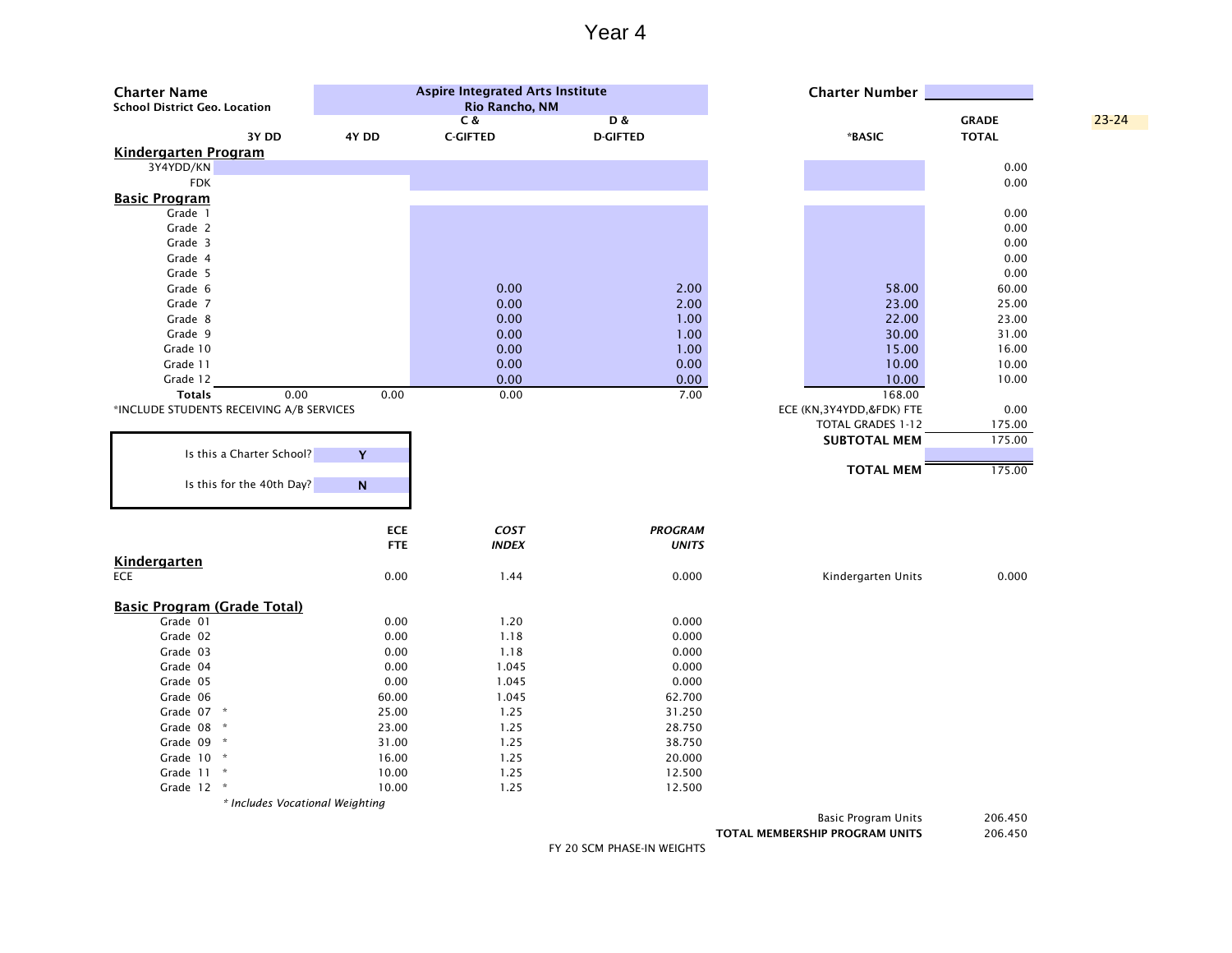|                                                                         |                          |                | T & E Index<br>$\pmb{0}$                       | 1.120    |
|-------------------------------------------------------------------------|--------------------------|----------------|------------------------------------------------|----------|
|                                                                         |                          |                | <b>TCI Index</b><br>$\mathbf{1}$               | 1.000    |
|                                                                         |                          |                | STAFFING COST MULTIPLIER (SCM)                 | 1.000    |
| <b>Special Education</b>                                                | <b>MEM</b>               | Factor         | ADJUSTED BASIC PROGRAM UNITS                   | 206.450  |
| C & C-Gifted                                                            | 0.00                     | 1.00           | 0.000                                          |          |
| D & D-Gifted                                                            | 7.00                     | 2.00           | 14.000                                         |          |
| 3 & 4 Yr. DD                                                            |                          | 2.00           | 0.000                                          |          |
|                                                                         |                          |                |                                                |          |
| A/B MEM (Reg/Gft & Inc 3Y&4Y-12th)                                      | 20.00                    | 0.70           | 14.000 Special Ed. Units<br>28.000             |          |
| Adjusted Ancillary FTE                                                  | 0.50                     | 25.00          | Ancillary FTE Units<br>12.500                  |          |
|                                                                         |                          |                | <b>Total Special Education Units</b>           | 40.500   |
| <b>Elementary Fine Arts Program (including New Program Projections)</b> |                          |                |                                                |          |
|                                                                         | <b>MEM</b>               | Factor         |                                                |          |
|                                                                         |                          | 0.0500         | Fine Arts Program Units                        | 0.000    |
|                                                                         |                          |                |                                                |          |
| <b>Bilingual Program (including New Program Projections)</b>            |                          |                |                                                |          |
| <b>HOURS</b>                                                            | <b>MEM</b><br><b>FTE</b> | Factor         |                                                |          |
|                                                                         | 0.00                     |                |                                                |          |
| $\overline{c}$                                                          | 0.00                     |                |                                                |          |
| $\overline{3}$<br>5.00                                                  | 2.50                     |                |                                                |          |
| <b>Total Bilingual</b>                                                  | 2.50<br>5.00             | 0.500          | <b>Bilingual Units</b>                         | 1.250    |
| (May not total more than the no. of students in grades K-12.)           |                          |                |                                                |          |
|                                                                         |                          |                |                                                |          |
| <b>Elementary P.E. Program</b>                                          |                          |                |                                                |          |
|                                                                         | <b>MEM</b>               | Factor         |                                                |          |
|                                                                         |                          | 0.060          | Elementary P.E. Units                          | 0.000    |
|                                                                         |                          |                |                                                |          |
| <b>National Board Certified Teachers</b>                                |                          |                |                                                |          |
|                                                                         | FTE:                     | Factor         |                                                |          |
| 0.00                                                                    |                          | 1.500          | National Board Certified Teachers Units:       | 0.000    |
|                                                                         |                          |                |                                                |          |
| <b>Size Adjustment Units</b>                                            |                          |                | Charter Schools not eligible for District Size |          |
|                                                                         | <b>UNITS</b>             | FY20 PHASE-OUT |                                                |          |
| Elementary/Mid/Jr. High                                                 | 0.000                    | 0.00           | School Size Adjustment Units                   | 0.000    |
| Senior High                                                             | 155.904                  |                | Charter Schools not eligible for District Size |          |
| Geographic School District Location MEM                                 | 17020.25                 |                |                                                |          |
| District Size(<4,000)                                                   | 25.102                   |                | District Size <4,000 Adjustment Units          | 25.102   |
|                                                                         |                          |                | Charter Schools not eligible for District Size | (25.102) |
|                                                                         |                          |                |                                                |          |
| District Size(<200)                                                     | 25.000                   |                | District Size <200 Adjustment Units            | 25.000   |
|                                                                         |                          |                |                                                | (25.000) |
| Rural Population Program Units                                          | 0.000                    |                | <b>Rural Population Program Units</b>          | 0.000    |
|                                                                         |                          |                |                                                |          |
|                                                                         |                          |                | New District Adjustment Units                  | 0.000    |
| At-risk index<br><b>At-Risk Units</b>                                   | <b>MEM</b>               |                |                                                |          |
| 2019-2020:<br>0.111                                                     | 175.00                   |                | At Risk Units                                  | 19.425   |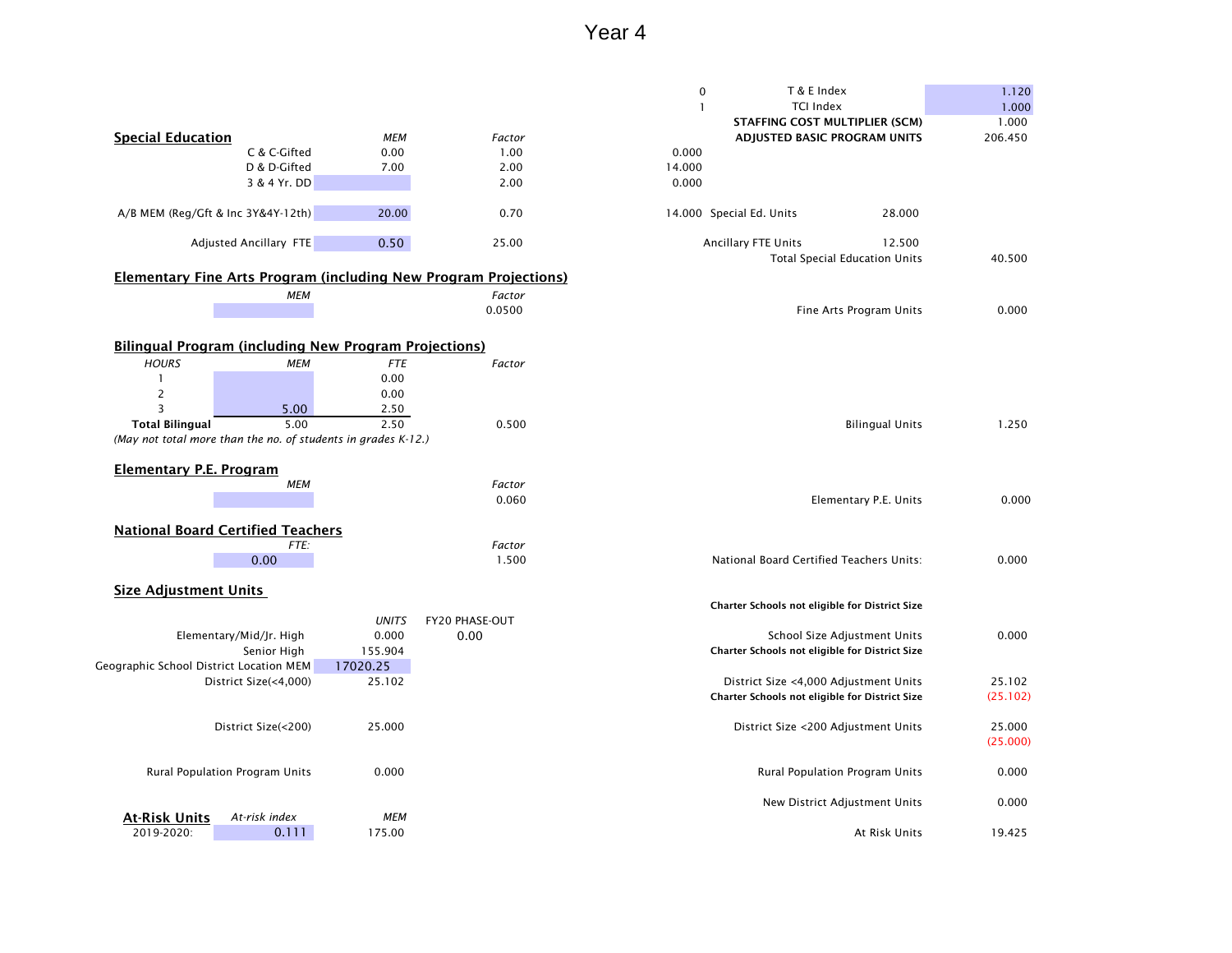|                              | <b>Charter Schools Student Activities</b>                       |              |                                                                                              | <b>Growth Units</b>                                                                                                          | 97.375        |
|------------------------------|-----------------------------------------------------------------|--------------|----------------------------------------------------------------------------------------------|------------------------------------------------------------------------------------------------------------------------------|---------------|
| (Districts Only)             | МЕМ                                                             |              | Factor                                                                                       |                                                                                                                              |               |
|                              |                                                                 |              | 0.100                                                                                        | Charter Schools Student Activities Units                                                                                     | 0.000         |
|                              |                                                                 |              |                                                                                              | (Charters not eligible for CS Student Activities)                                                                            | 0.000         |
|                              | <b>Home School Student Activities</b>                           |              |                                                                                              |                                                                                                                              |               |
| (Districts Only)             | <b>MEM</b>                                                      |              | Factor                                                                                       |                                                                                                                              |               |
|                              |                                                                 |              | 0.100                                                                                        | Home School Student Activities Units                                                                                         | 0.000         |
|                              |                                                                 |              |                                                                                              | (Charters not eligible for Home School Student Activities)                                                                   | 0.000         |
|                              |                                                                 |              |                                                                                              |                                                                                                                              |               |
|                              | <b>Home School Student Program Units</b>                        |              |                                                                                              |                                                                                                                              | 0.000         |
| (Districts Only)             | # of Students                                                   | # of Classes | Factor<br>0.250                                                                              | Home School Student Program Units<br>(Charters not eligible for Home School Student Activities)                              |               |
|                              |                                                                 |              |                                                                                              | (Charters not eligible for Home School Student Activities)                                                                   |               |
|                              |                                                                 |              | <b>Extended Learning Time Program Units (Projected - Adjusted at First Reporting Period)</b> |                                                                                                                              |               |
|                              | <b>MEM</b>                                                      |              | Factor                                                                                       |                                                                                                                              |               |
|                              |                                                                 |              | 0.110                                                                                        | Extended Learning Time Program Units                                                                                         | 0.000         |
|                              |                                                                 |              |                                                                                              | (NOTE: FOR FY20, UNITS GENERATED ARE BASED ON PROJECTIONS, MUST NOT EXCEED APPROPRIATIONS AND THEREFORE UNITS MAY BE CAPPED) |               |
|                              |                                                                 |              |                                                                                              |                                                                                                                              |               |
|                              |                                                                 |              | K-5 Plus Program Units (Projected - Adjusted at First Reporting Period)                      |                                                                                                                              |               |
|                              | МЕМ                                                             |              | Factor                                                                                       |                                                                                                                              |               |
| K-5 Plus MEM                 | 0.00                                                            |              | 0.300                                                                                        | K-5 Plus Program Units                                                                                                       | 0.000         |
|                              |                                                                 |              |                                                                                              | (NOTE: FOR FY20, UNITS GENERATED ARE BASED ON PROJECTIONS, MUST NOT EXCEED APPROPRIATIONS AND THEREFORE UNITS MAY BE CAPPED) |               |
|                              |                                                                 |              |                                                                                              |                                                                                                                              |               |
|                              |                                                                 |              |                                                                                              | <b>TOTAL PROGRAM UNITS</b>                                                                                                   | 365.000       |
|                              |                                                                 |              |                                                                                              |                                                                                                                              |               |
|                              |                                                                 |              |                                                                                              |                                                                                                                              |               |
|                              |                                                                 |              |                                                                                              | Save Harmless Units                                                                                                          | 0.000         |
|                              |                                                                 |              |                                                                                              |                                                                                                                              |               |
|                              | <b>GROWTH &amp; SAVE HARMLESS CALCULATION DATA</b>              |              |                                                                                              |                                                                                                                              |               |
|                              |                                                                 |              |                                                                                              |                                                                                                                              |               |
| 2018-19 Actual 40th Day MEM: |                                                                 |              | 125.00                                                                                       | <b>GRAND TOTAL UNITS</b>                                                                                                     | 365.000       |
|                              | (Enter the District Mem EXCLUDING Charter Mem)                  |              |                                                                                              |                                                                                                                              |               |
|                              |                                                                 |              |                                                                                              | $\times$ Unit Value \$                                                                                                       | 4,565.41      |
| 2019-20 Projected MEM:       |                                                                 |              | 175.00                                                                                       |                                                                                                                              |               |
|                              | (Enter the District Mem EXCLUDING Charter Mem)                  |              |                                                                                              |                                                                                                                              |               |
|                              |                                                                 |              |                                                                                              | <b>PROGRAM COST \$</b>                                                                                                       | 1,666,374.65  |
| 2019-2020 Actual 40th MEM    |                                                                 |              |                                                                                              | <b>CHARTER SCHOOL ADMIN. WITHHOLDING</b>                                                                                     | (\$33,327.49) |
|                              | (Enter the District Mem EXCLUDING Charter Mem)                  |              |                                                                                              | <b>Non-categorical Revenue Credits:</b>                                                                                      |               |
|                              |                                                                 |              |                                                                                              | Tax Levy (41110, 41113, 41114)                                                                                               |               |
|                              |                                                                 |              |                                                                                              | Federal Impact Aid (44103)                                                                                                   |               |
|                              |                                                                 |              |                                                                                              | Federal Forest Reserve (44204)                                                                                               |               |
| <b>Save-Harmless Data</b>    |                                                                 |              |                                                                                              | <b>Total Non-Cat Rev Credits</b><br>\$0.00                                                                                   |               |
|                              | 2019-2020 40th Day TOTAL PROGRAM UNITS                          |              |                                                                                              |                                                                                                                              |               |
|                              | (Not Grand Total Program Units)                                 |              |                                                                                              | Less: 75% of Non-Categorical Revenue Credits \$                                                                              |               |
| <b>Growth Data</b>           |                                                                 |              |                                                                                              |                                                                                                                              |               |
|                              | 2019-20 Operating Budget Calculation                            |              |                                                                                              | 97.375 Other Credits/Adjustments:                                                                                            |               |
|                              | Op-Bud takes 18-19 40 Day compared to 19-20 Mem Proj. FTE       |              |                                                                                              | Energy Efficiency Renewable Bonds                                                                                            |               |
| 40th Day Calculation         | Takes Prior Year 40th-Day and compares to Current Year 40th-Day |              | 0.000                                                                                        | \$0.00<br><b>Total Other Credits</b>                                                                                         |               |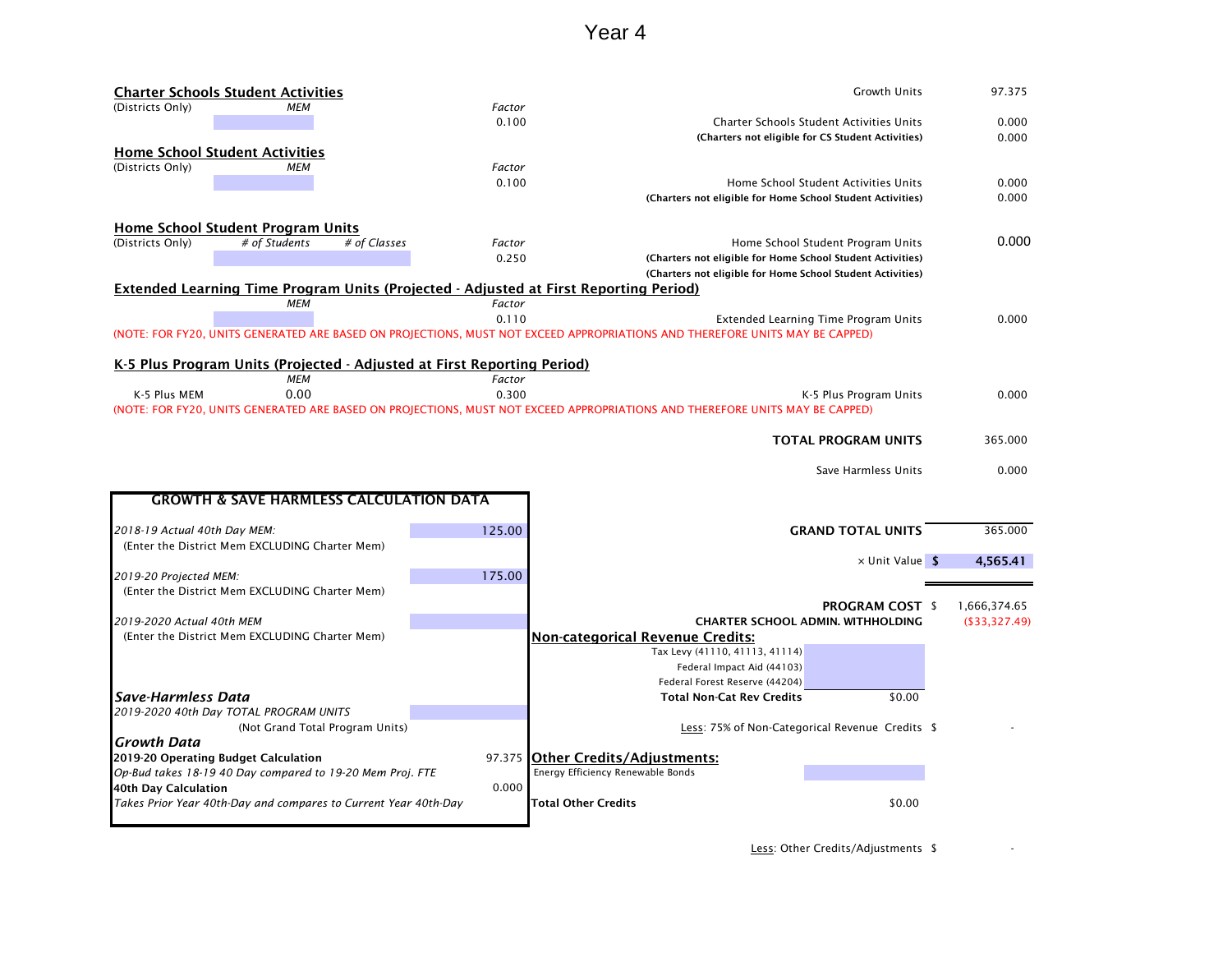#### PED 910B-5 **1.** ELEMENTARY/MIDDLE SCHOOL/JUNIOR HIGH List each school with a projected MEM (Basic 1-9 and Operational Fund Early Childhood FTE EXCLUDING SPECIAL ED.) of less than 200. Schools geographically located in a School District with less than 2,000 MEM ((200 – MEM)/200) × (1.0 × MEM) = UNITS Schools geographically located in a School District with more than 2,000 MEM (((200 – MEM)/200) × (1.0 × MEM)) × 0.80 = UNITS *CODE GRADES MEM UNITS* 0.000 0.000 0.000 0.000 0.000 0.000 TOTAL ELEMENTARY/MIDDLE SCHOOL/JUNIOR HIGH UNITS 0.000 **2.** SENIOR HIGH SCHOOL List each school with a projected MEM *(Basic 7-12 EXCLUDING SP. ED.)* of less than 400*(program units will be computed using the formula which yields the most units):*  Schools geographically located in a School District with less than 2,000 MEM  $((200 - MEM)/200) \times (2.0 \times MEM) = UNITS$  *or*  $((400 - MEM)/400) \times (1.6 \times MEM) = UNITS$ Schools geographically located in a School District with more than 2,000 MEM (((200 – MEM)/200) × (2.0 × MEM)) × 0.80 = UNITS *or* (((400 – MEM)/400) × (1.6 × MEM)) × 0.80 = UNITS *CODE GRADES MEM UNITS* 6-12 168.00 155.904 0.000 0.000 0.000 0.000 0.000 TOTAL SENIOR HIGH SCHOOL UNITS 155.904 **3.** NEW DISTRICT ADJUSTMENT If district is eligible, enter YES in the appropriate box. *YES? UNITS* a. NEWLY CREATED SCHOOL DISTRICT AND RESOLUTION OF A RESOLUTION OF A RESOLUTION OF A RESOLUTION OF A RESOLUTION O (MEM for current year)  $\times$  .147 = UNITS b. DISTRICT WHOSE MEMBERSHIP DECREASES AS A RESULT OF A NEWLY CREATED DISTRICT *(MEM for prior year – MEM for current year) × .17 = UNITS* 0.000 **4.** RURAL POPULATION RURAL POPULATION FORMULA FRANCHISE ELIGIBLE FRANCHISE ELIGIBLE FRANCHISES AND RESPONSIVE ON A REPORT OF THE RUR<br>FRANCHISE ELIGIBLE PROPORTION *UNITS*  $(MEM) \times (Rural Population Proportion) \times (0.03) = UNITS$  0.03 0.03 *(Please enter as decimal to three SCHOOL NAME* AVIX Integrated Arts Institute STATE EQUALIZATION GUARANTEE **\$1,633,047.16** PROGRAM/SIZE ADJUSTMENT UNITS: *SCHOOL NAME* Based on district MEM (Basic 1-12, Special Education C and D, Non-Profit and Operational Fund Childhood FTE) a district is eligible for units as follows: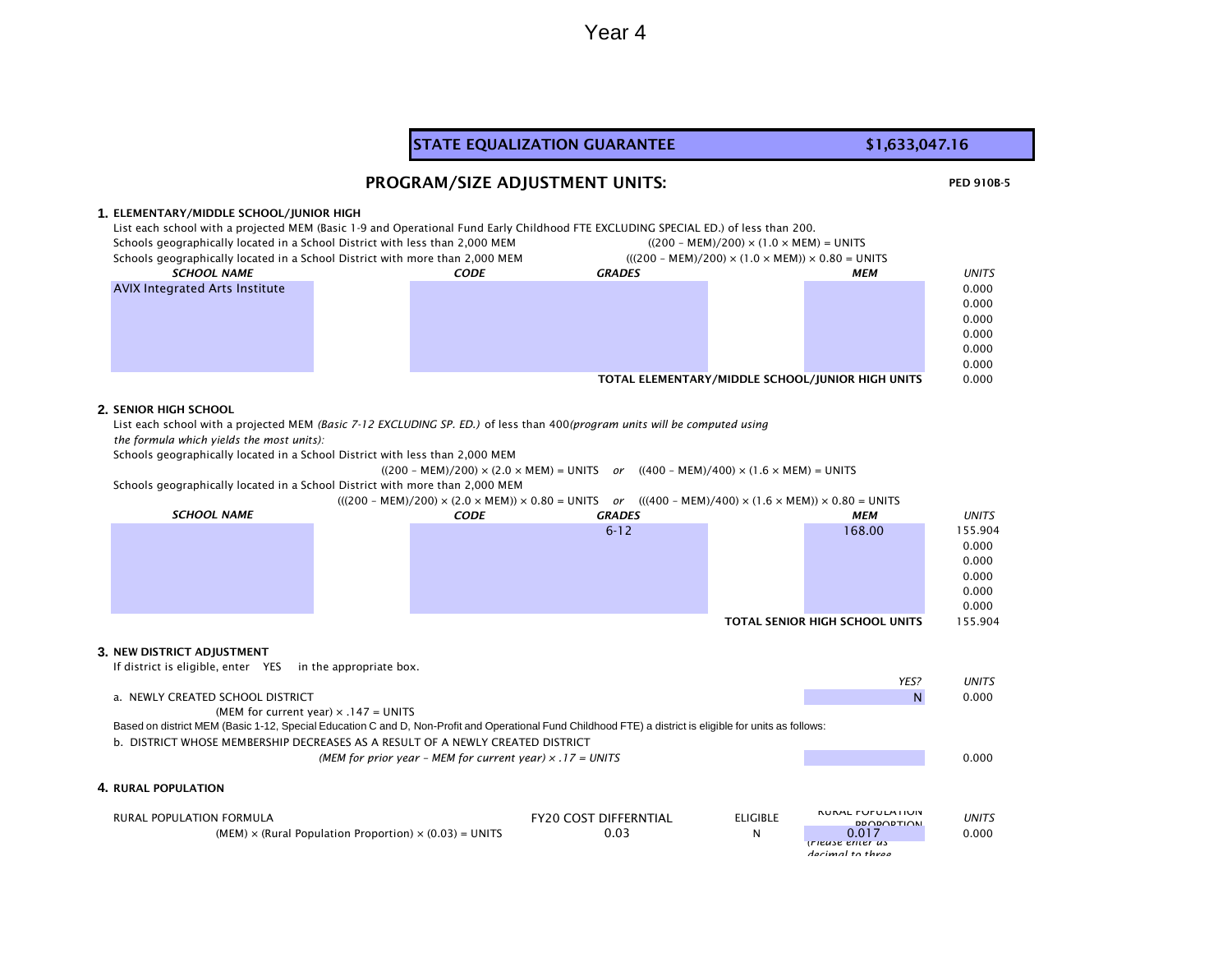#### **5.** K-5 PLUS PROGRAM (NOTE: FOR FY20, PROJECTED UNITS GENERATED MUST NOT EXCEED APPROPRIATIONS AND THEREFORE UNITS MAY BE CAPPED)

List each school with a department approved K-5 Plus Program

 $(MEM) \times (0.3) = UNITS$ 

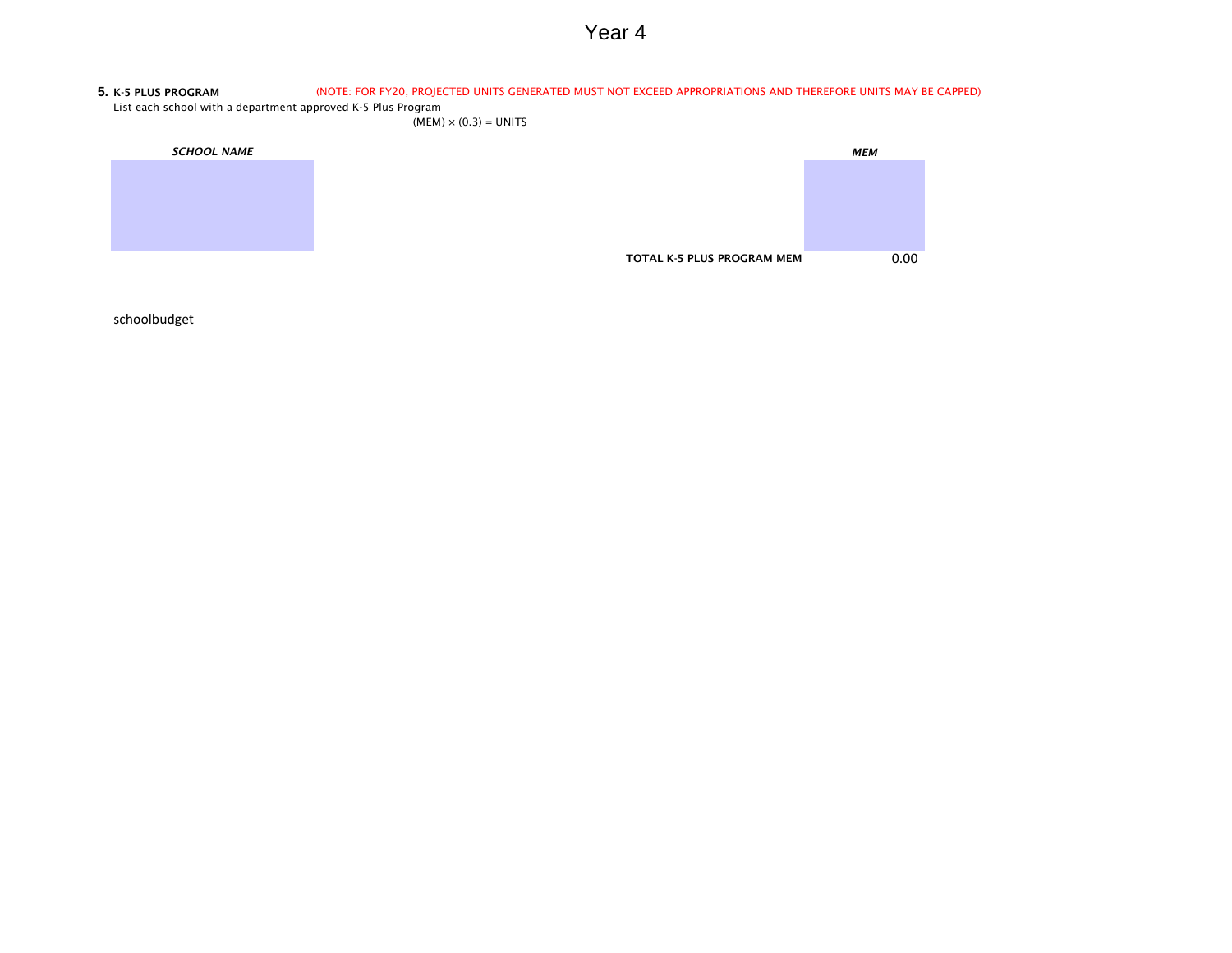| <b>Charter Name</b><br><b>School District Geo. Location</b> |            | <b>Aspire Integrated Arts Institute</b><br><b>Rio Rancho</b> |                                  | <b>Charter Number</b>    |                              |           |
|-------------------------------------------------------------|------------|--------------------------------------------------------------|----------------------------------|--------------------------|------------------------------|-----------|
| 3Y DD                                                       | 4Y DD      | C &<br><b>C-GIFTED</b>                                       | <b>D&amp;</b><br><b>D-GIFTED</b> | *BASIC                   | <b>GRADE</b><br><b>TOTAL</b> | $25 - 26$ |
| <b>Kindergarten Program</b>                                 |            |                                                              |                                  |                          |                              |           |
| 3Y4YDD/KN                                                   |            |                                                              |                                  |                          | 0.00                         |           |
| <b>FDK</b>                                                  |            |                                                              |                                  |                          | 0.00                         |           |
| <b>Basic Program</b>                                        |            |                                                              |                                  |                          |                              |           |
| Grade 1                                                     |            |                                                              |                                  |                          | 0.00                         |           |
| Grade 2                                                     |            |                                                              |                                  |                          | 0.00                         |           |
| Grade 3                                                     |            |                                                              |                                  |                          | 0.00                         |           |
| Grade 4                                                     |            |                                                              |                                  |                          | 0.00                         |           |
| Grade 5                                                     |            |                                                              |                                  |                          | 0.00                         |           |
| Grade 6                                                     |            | 0.00                                                         | 1.00                             | 83.00                    | 84.00                        |           |
| Grade 7                                                     |            | 0.00                                                         | 2.00                             | 58.00                    | 60.00                        |           |
| Grade 8                                                     |            | 0.00                                                         | 2.00                             | 23.00                    | 25.00                        |           |
| Grade 9                                                     |            | 0.00                                                         | 1.00                             | 22.00                    | 23.00                        |           |
| Grade 10                                                    |            | 0.00                                                         | 1.00                             | 30.00                    | 31.00                        |           |
| Grade 11                                                    |            | 0.00                                                         | 1.00                             | 15.00                    | 16.00                        |           |
| Grade 12                                                    |            | 0.00                                                         | 1.00                             | 10.00                    | 11.00                        |           |
| <b>Totals</b><br>0.00                                       | 0.00       | 0.00                                                         | 9.00                             | 241.00                   |                              |           |
| *INCLUDE STUDENTS RECEIVING A/B SERVICES                    |            |                                                              |                                  | ECE (KN,3Y4YDD,&FDK) FTE | 0.00                         |           |
|                                                             |            |                                                              |                                  | <b>TOTAL GRADES 1-12</b> | 250.00                       |           |
|                                                             |            |                                                              |                                  | <b>SUBTOTAL MEM</b>      | 250.00                       |           |
| Is this a Charter School?                                   | Y          |                                                              |                                  |                          |                              |           |
|                                                             |            |                                                              |                                  | <b>TOTAL MEM</b>         | 250.00                       |           |
| Is this for the 40th Day?                                   | ${\sf N}$  |                                                              |                                  |                          |                              |           |
|                                                             |            |                                                              |                                  |                          |                              |           |
|                                                             | <b>ECE</b> | COST                                                         | <b>PROGRAM</b>                   |                          |                              |           |
|                                                             | <b>FTE</b> | <b>INDEX</b>                                                 | <b>UNITS</b>                     |                          |                              |           |
| <b>Kindergarten</b>                                         |            |                                                              |                                  |                          |                              |           |
| <b>ECE</b>                                                  | 0.00       | 1.44                                                         | 0.000                            | Kindergarten Units       | 0.000                        |           |
|                                                             |            |                                                              |                                  |                          |                              |           |
| <b>Basic Program (Grade Total)</b>                          |            |                                                              |                                  |                          |                              |           |
| Grade 01                                                    | 0.00       | 1.20                                                         | 0.000                            |                          |                              |           |
| Grade 02                                                    | 0.00       | 1.18                                                         | 0.000                            |                          |                              |           |
| Grade 03                                                    | 0.00       | 1.18                                                         | 0.000                            |                          |                              |           |
| Grade 04                                                    | 0.00       | 1.045                                                        | 0.000                            |                          |                              |           |
| Grade 05                                                    | 0.00       | 1.045                                                        | 0.000                            |                          |                              |           |
| Grade 06                                                    | 84.00      | 1.045                                                        | 87.780                           |                          |                              |           |
| Grade 07 *                                                  | 60.00      | 1.25                                                         | 75.000                           |                          |                              |           |
| Grade 08 *                                                  | 25.00      | 1.25                                                         | 31.250                           |                          |                              |           |
| Grade 09 *                                                  | 23.00      | 1.25                                                         | 28.750                           |                          |                              |           |
| Grade 10 *                                                  | 31.00      | 1.25                                                         | 38.750                           |                          |                              |           |
| Grade 11 *                                                  | 16.00      | 1.25                                                         | 20.000                           |                          |                              |           |
| Grade 12 *                                                  | 11.00      | 1.25                                                         | 13.750                           |                          |                              |           |
| * Includes Vocational Weighting                             |            |                                                              |                                  |                          |                              |           |

Basic Program Units 295.280

TOTAL MEMBERSHIP PROGRAM UNITS 295.280

FY 20 SCM PHASE-IN WEIGHTS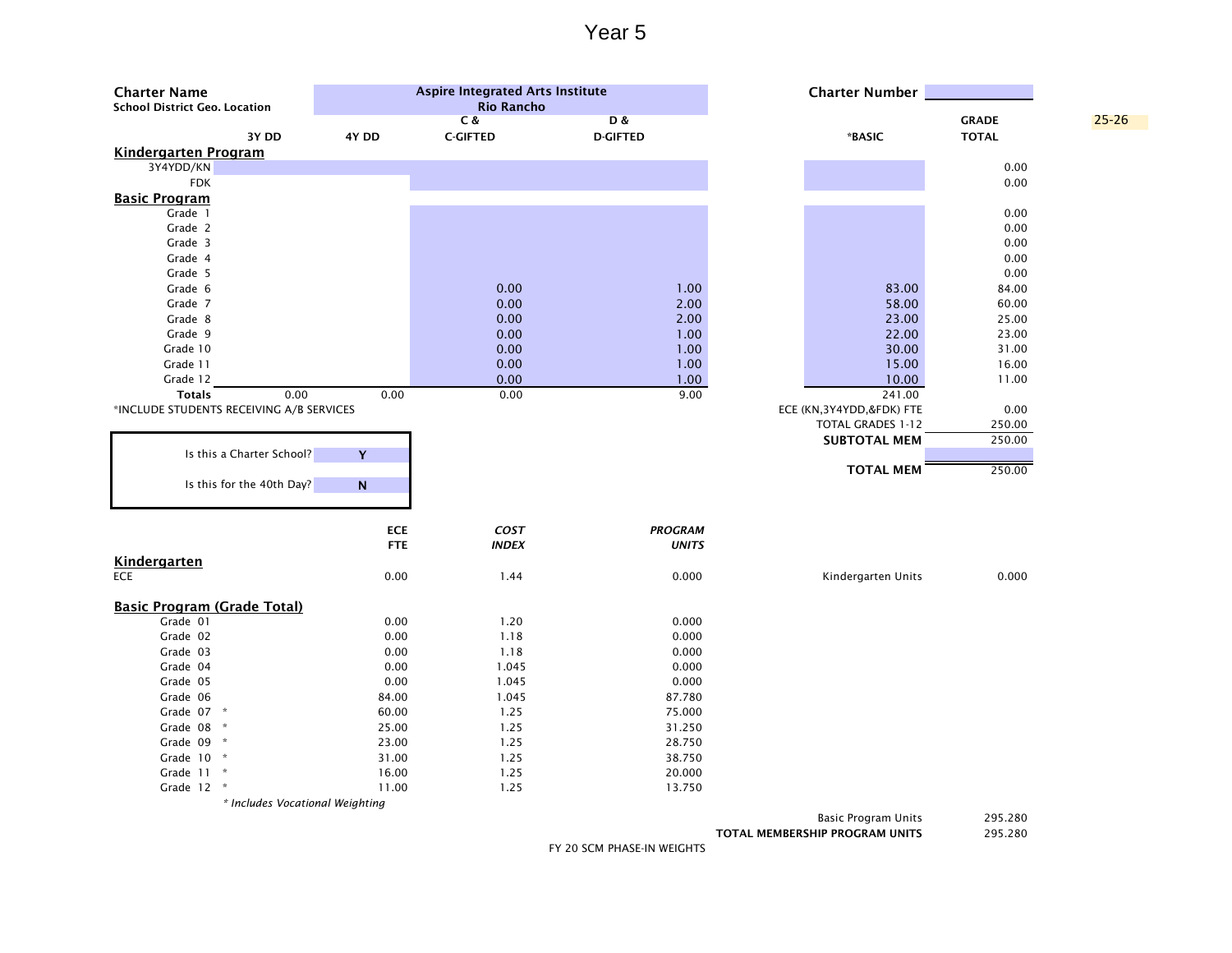|                                                               |                                |              |                                                                         | T & E Index<br>$\pmb{0}$                       | 1.120    |
|---------------------------------------------------------------|--------------------------------|--------------|-------------------------------------------------------------------------|------------------------------------------------|----------|
|                                                               |                                |              |                                                                         | $\mathbf{1}$<br><b>TCI Index</b>               | 1.000    |
|                                                               |                                |              |                                                                         | <b>STAFFING COST MULTIPLIER (SCM)</b>          | 1.000    |
| <b>Special Education</b>                                      |                                | <b>MEM</b>   | Factor                                                                  | ADJUSTED BASIC PROGRAM UNITS                   | 295.280  |
|                                                               | C & C-Gifted                   | 0.00         | 1.00                                                                    | 0.000                                          |          |
|                                                               | D & D-Gifted                   | 9.00         | 2.00                                                                    | 18.000                                         |          |
|                                                               | 3 & 4 Yr. DD                   |              | 2.00                                                                    | 0.000                                          |          |
| A/B MEM (Reg/Gft & Inc 3Y&4Y-12th)                            |                                | 40.00        | 0.70                                                                    | 28.000 Special Ed. Units<br>46.000             |          |
|                                                               | Adjusted Ancillary FTE         | 1.00         | 25.00                                                                   | Ancillary FTE Units<br>25.000                  |          |
|                                                               |                                |              |                                                                         | <b>Total Special Education Units</b>           | 71.000   |
|                                                               |                                |              | <b>Elementary Fine Arts Program (including New Program Projections)</b> |                                                |          |
|                                                               | <b>MEM</b>                     |              | Factor                                                                  |                                                |          |
|                                                               |                                |              | 0.0500                                                                  | Fine Arts Program Units                        | 0.000    |
|                                                               |                                |              |                                                                         |                                                |          |
| <b>Bilingual Program (including New Program Projections)</b>  |                                |              |                                                                         |                                                |          |
| <b>HOURS</b>                                                  | <b>MEM</b>                     | <b>FTE</b>   | Factor                                                                  |                                                |          |
|                                                               |                                | 0.00         |                                                                         |                                                |          |
| 2                                                             |                                | 0.00         |                                                                         |                                                |          |
| 3                                                             | 10.00                          | 5.00         |                                                                         |                                                |          |
| <b>Total Bilingual</b>                                        | 10.00                          | 5.00         | 0.500                                                                   | <b>Bilingual Units</b>                         | 2.500    |
| (May not total more than the no. of students in grades K-12.) |                                |              |                                                                         |                                                |          |
|                                                               |                                |              |                                                                         |                                                |          |
| <b>Elementary P.E. Program</b>                                | <b>MEM</b>                     |              | Factor                                                                  |                                                |          |
|                                                               |                                |              | 0.060                                                                   | Elementary P.E. Units                          | 0.000    |
|                                                               |                                |              |                                                                         |                                                |          |
| <b>National Board Certified Teachers</b>                      |                                |              |                                                                         |                                                |          |
|                                                               | FTE:                           |              | Factor                                                                  |                                                |          |
|                                                               | 0.00                           |              | 1.500                                                                   | National Board Certified Teachers Units:       | 0.000    |
|                                                               |                                |              |                                                                         |                                                |          |
| <b>Size Adjustment Units</b>                                  |                                |              |                                                                         |                                                |          |
|                                                               |                                |              |                                                                         | Charter Schools not eligible for District Size |          |
|                                                               |                                | <b>UNITS</b> | FY20 PHASE-OUT                                                          |                                                |          |
|                                                               | Elementary/Mid/Jr. High        | 0.000        | 0.00                                                                    | School Size Adjustment Units                   | 0.000    |
|                                                               | Senior High                    | 153.276      |                                                                         | Charter Schools not eligible for District Size |          |
| Geographic School District Location MEM                       |                                | 17020.25     |                                                                         |                                                |          |
|                                                               | District Size(<4,000)          | 35.156       |                                                                         | District Size <4,000 Adjustment Units          | 35.156   |
|                                                               |                                |              |                                                                         | Charter Schools not eligible for District Size | (35.156) |
|                                                               | District Size(<200)            | 0.000        |                                                                         | District Size <200 Adjustment Units            | 0.000    |
|                                                               |                                |              |                                                                         |                                                | 0.000    |
|                                                               | Rural Population Program Units | 0.000        |                                                                         | Rural Population Program Units                 | 0.000    |
|                                                               |                                |              |                                                                         |                                                |          |
|                                                               | At-risk index                  |              |                                                                         | New District Adjustment Units                  | 0.000    |
| <b>At-Risk Units</b>                                          |                                | MEM          |                                                                         | At Risk Units                                  |          |
| 2019-2020:                                                    | 0.111                          | 250.00       |                                                                         |                                                | 27.750   |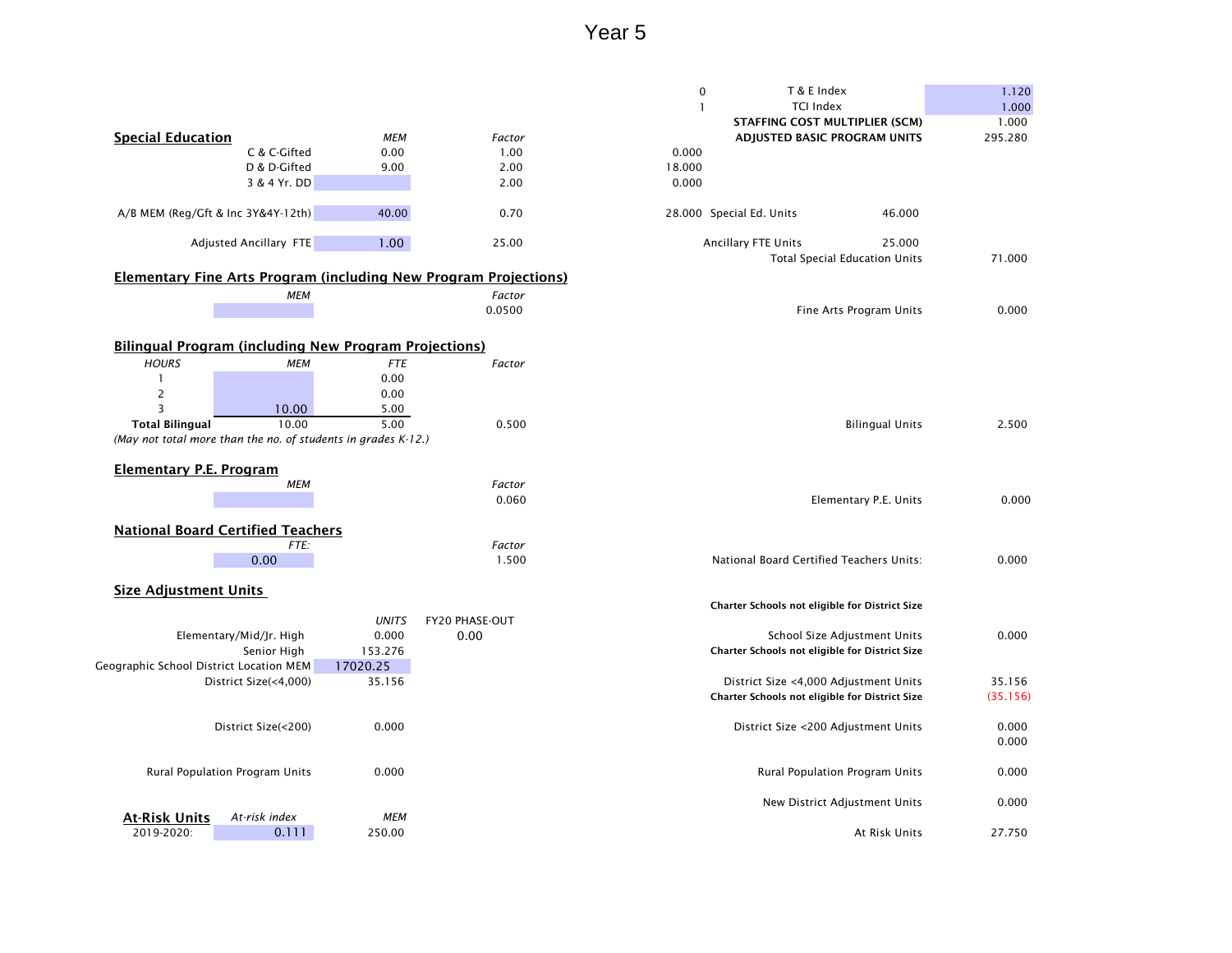|                              | <b>Charter Schools Student Activities</b>                               |              |        | <b>Growth Units</b>                                                                                                          | 0.000         |
|------------------------------|-------------------------------------------------------------------------|--------------|--------|------------------------------------------------------------------------------------------------------------------------------|---------------|
| (Districts Only)             | МЕМ                                                                     |              | Factor |                                                                                                                              |               |
|                              |                                                                         |              | 0.100  | <b>Charter Schools Student Activities Units</b>                                                                              | 0.000         |
|                              |                                                                         |              |        | (Charters not eligible for CS Student Activities)                                                                            | 0.000         |
|                              | <b>Home School Student Activities</b>                                   |              |        |                                                                                                                              |               |
| (Districts Only)             | MEM                                                                     |              | Factor |                                                                                                                              |               |
|                              |                                                                         |              | 0.100  | Home School Student Activities Units                                                                                         | 0.000         |
|                              |                                                                         |              |        | (Charters not eligible for Home School Student Activities)                                                                   | 0.000         |
|                              |                                                                         |              |        |                                                                                                                              |               |
|                              | <b>Home School Student Program Units</b>                                |              |        |                                                                                                                              | 0.000         |
| (Districts Only)             | # of Students                                                           | # of Classes | Factor | Home School Student Program Units                                                                                            |               |
|                              |                                                                         |              | 0.250  | (Charters not eligible for Home School Student Activities)                                                                   |               |
|                              |                                                                         |              |        | (Charters not eligible for Home School Student Activities)                                                                   |               |
|                              |                                                                         |              |        | <b>Extended Learning Time Program Units (Projected - Adjusted at First Reporting Period)</b>                                 |               |
|                              | MEM                                                                     |              | Factor |                                                                                                                              |               |
|                              |                                                                         |              | 0.110  | Extended Learning Time Program Units                                                                                         | 0.000         |
|                              |                                                                         |              |        | (NOTE: FOR FY20, UNITS GENERATED ARE BASED ON PROJECTIONS, MUST NOT EXCEED APPROPRIATIONS AND THEREFORE UNITS MAY BE CAPPED) |               |
|                              |                                                                         |              |        |                                                                                                                              |               |
|                              | K-5 Plus Program Units (Projected - Adjusted at First Reporting Period) |              |        |                                                                                                                              |               |
|                              | MEM                                                                     |              | Factor |                                                                                                                              |               |
| K-5 Plus MEM                 | 0.00                                                                    |              | 0.300  | K-5 Plus Program Units                                                                                                       | 0.000         |
|                              |                                                                         |              |        | (NOTE: FOR FY20, UNITS GENERATED ARE BASED ON PROJECTIONS, MUST NOT EXCEED APPROPRIATIONS AND THEREFORE UNITS MAY BE CAPPED) |               |
|                              |                                                                         |              |        |                                                                                                                              |               |
|                              |                                                                         |              |        | <b>TOTAL PROGRAM UNITS</b>                                                                                                   | 396.530       |
|                              |                                                                         |              |        |                                                                                                                              |               |
|                              |                                                                         |              |        | Save Harmless Units                                                                                                          | 0.000         |
|                              | <b>GROWTH &amp; SAVE HARMLESS CALCULATION DATA</b>                      |              |        |                                                                                                                              |               |
|                              |                                                                         |              |        |                                                                                                                              |               |
| 2018-19 Actual 40th Day MEM: |                                                                         |              | 250.00 | <b>GRAND TOTAL UNITS</b>                                                                                                     | 396.530       |
|                              | (Enter the District Mem EXCLUDING Charter Mem)                          |              |        |                                                                                                                              |               |
|                              |                                                                         |              |        |                                                                                                                              | 4,565.41      |
|                              |                                                                         |              | 250.00 | $\times$ Unit Value \$                                                                                                       |               |
| 2019-20 Projected MEM:       | (Enter the District Mem EXCLUDING Charter Mem)                          |              |        |                                                                                                                              |               |
|                              |                                                                         |              |        |                                                                                                                              |               |
|                              |                                                                         |              |        | <b>PROGRAM COST \$</b>                                                                                                       | 1,810,322.03  |
| 2019-2020 Actual 40th MEM    |                                                                         |              |        | <b>CHARTER SCHOOL ADMIN. WITHHOLDING</b>                                                                                     | (\$36,206.44) |
|                              | (Enter the District Mem EXCLUDING Charter Mem)                          |              |        | <b>Non-categorical Revenue Credits:</b>                                                                                      |               |
|                              |                                                                         |              |        | Tax Levy (41110, 41113, 41114)                                                                                               |               |
|                              |                                                                         |              |        | Federal Impact Aid (44103)                                                                                                   |               |
|                              |                                                                         |              |        |                                                                                                                              |               |
| Save-Harmless Data           |                                                                         |              |        | Federal Forest Reserve (44204)                                                                                               |               |
|                              |                                                                         |              |        | <b>Total Non-Cat Rev Credits</b><br>\$0.00                                                                                   |               |
|                              | 2019-2020 40th Day TOTAL PROGRAM UNITS                                  |              |        |                                                                                                                              |               |
|                              | (Not Grand Total Program Units)                                         |              |        | Less: 75% of Non-Categorical Revenue Credits \$                                                                              |               |
| Growth Data                  |                                                                         |              |        |                                                                                                                              |               |
|                              | 2019-20 Operating Budget Calculation                                    |              |        | 0.000 Other Credits/Adjustments:                                                                                             |               |
|                              | Op-Bud takes 18-19 40 Day compared to 19-20 Mem Proj. FTE               |              |        | Energy Efficiency Renewable Bonds                                                                                            |               |
| 40th Day Calculation         |                                                                         |              | 0.000  |                                                                                                                              |               |
|                              | Takes Prior Year 40th-Day and compares to Current Year 40th-Day         |              |        | Total Other Credits<br>\$0.00                                                                                                |               |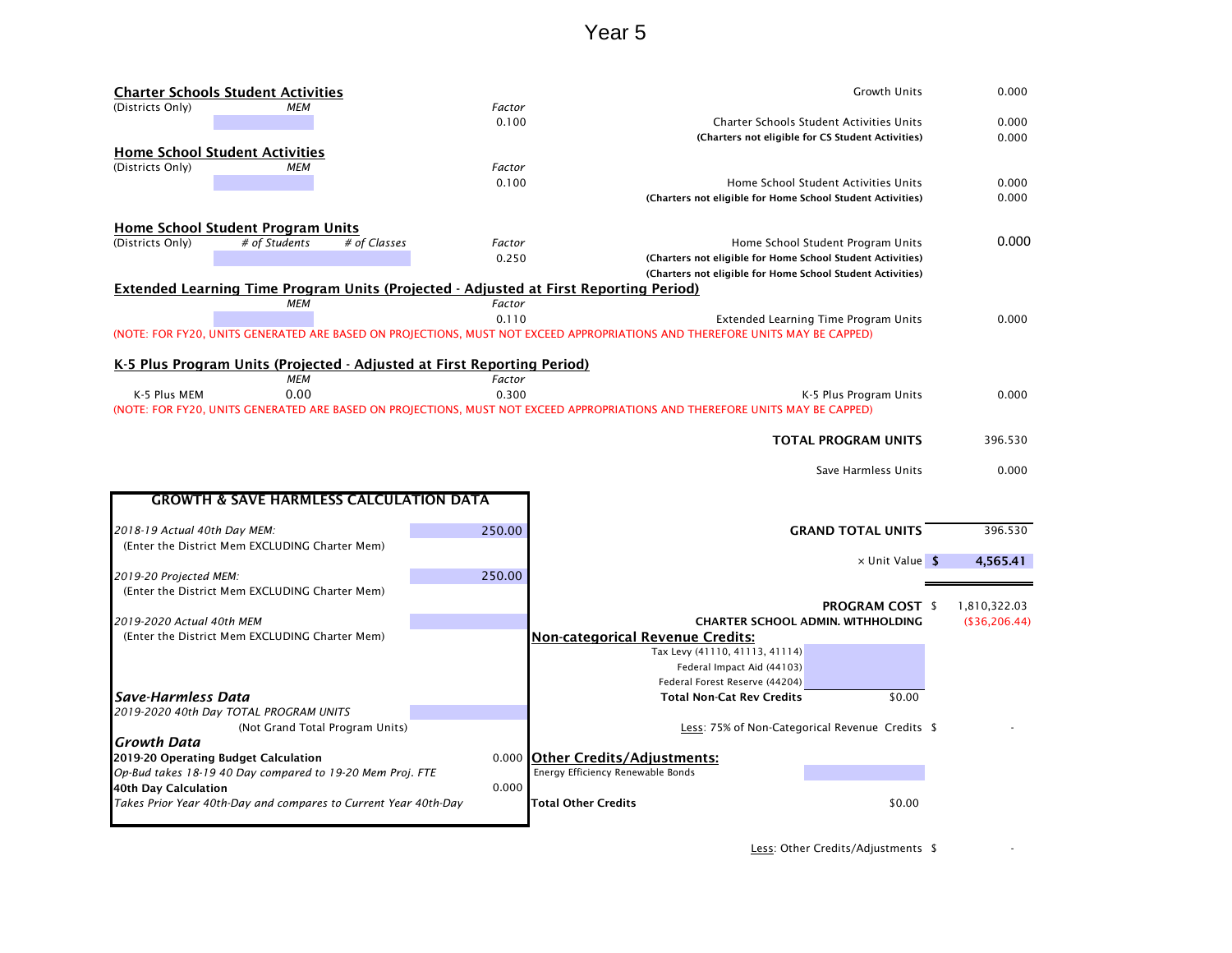### STATE EQUALIZATION GUARANTEE **\$1,774,115.59**

Year 5

#### PROGRAM/SIZE ADJUSTMENT UNITS:

#### **1.** ELEMENTARY/MIDDLE SCHOOL/JUNIOR HIGH

List each school with a projected MEM (Basic 1-9 and Operational Fund Early Childhood FTE EXCLUDING SPECIAL ED.) of less than 200. Schools geographically located in a School District with less than 2,000 MEM  $(200 - MEM)/200$   $\times$  (1.0  $\times$  MEM) = UNITS

| believes geographically located in a scribbi District with icss than 2,000 MEM |             | $(1200 \text{ N/LW})/200/21.0 \times \text{N/LW}) = 0.1113$       |     |              |  |
|--------------------------------------------------------------------------------|-------------|-------------------------------------------------------------------|-----|--------------|--|
| Schools geographically located in a School District with more than 2,000 MEM   |             | $(((200 - MEM)/200) \times (1.0 \times MEM)) \times 0.80 = UNITS$ |     |              |  |
| <b>SCHOOL NAME</b>                                                             | <b>CODE</b> | <b>GRADES</b>                                                     | МЕМ | <b>UNITS</b> |  |
|                                                                                |             |                                                                   |     | 0.000        |  |
|                                                                                |             |                                                                   |     | 0.000        |  |
|                                                                                |             |                                                                   |     | 0.000        |  |
|                                                                                |             |                                                                   |     | 0.000        |  |
|                                                                                |             |                                                                   |     | 0.000        |  |
|                                                                                |             |                                                                   |     | 0.000        |  |
|                                                                                |             |                                                                   |     | 0.000        |  |

#### **2.** SENIOR HIGH SCHOOL

List each school with a projected MEM *(Basic 7-12 EXCLUDING SP. ED.)* of less than 400*(program units will be computed using*

*the formula which yields the most units):* 

Schools geographically located in a School District with less than 2,000 MEM

 $((200 - MEM)/200) \times (2.0 \times MEM) = UNITS$  *or*  $((400 - MEM)/400) \times (1.6 \times MEM) = UNITS$ 

Schools geographically located in a School District with more than 2,000 MEM

(((200 – MEM)/200) × (2.0 × MEM)) × 0.80 = UNITS *or* (((400 – MEM)/400) × (1.6 × MEM)) × 0.80 = UNITS *CODE GRADES MEM UNITS* 6-12 241.00 153.276 0.000 0.000 0.000 0.000 0.000 TOTAL SENIOR HIGH SCHOOL UNITS 153.276 **3.** NEW DISTRICT ADJUSTMENT If district is eligible, enter YES in the appropriate box. *YES? UNITS* a. NEWLY CREATED SCHOOL DISTRICT AND RESOLUTION OF A RESOLUTION OF A RESOLUTION OF A RESOLUTION OF A RESOLUTION O (MEM for current year)  $\times$  .147 = UNITS b. DISTRICT WHOSE MEMBERSHIP DECREASES AS A RESULT OF A NEWLY CREATED DISTRICT *(MEM for prior year – MEM for current year) × .17 = UNITS* 0.000 **4.** RURAL POPULATION RURAL POPULATION FORMULA **FY20 COST DIFFERNTIAL** ELIGIBLE RURAL POPULATION PROPORTION *UNITS*  $(MEM) \times (Rural Population Proportion) \times (0.03) = UNITS$  0.03 0.03 *(Please enter as SCHOOL NAME* AVIX Integrated Arts Institute Based on district MEM (Basic 1-12, Special Education C and D, Non-Profit and Operational Fund Childhood FTE) a district is eligible for units as follows:

*decimal to three* 

PED 910B-5